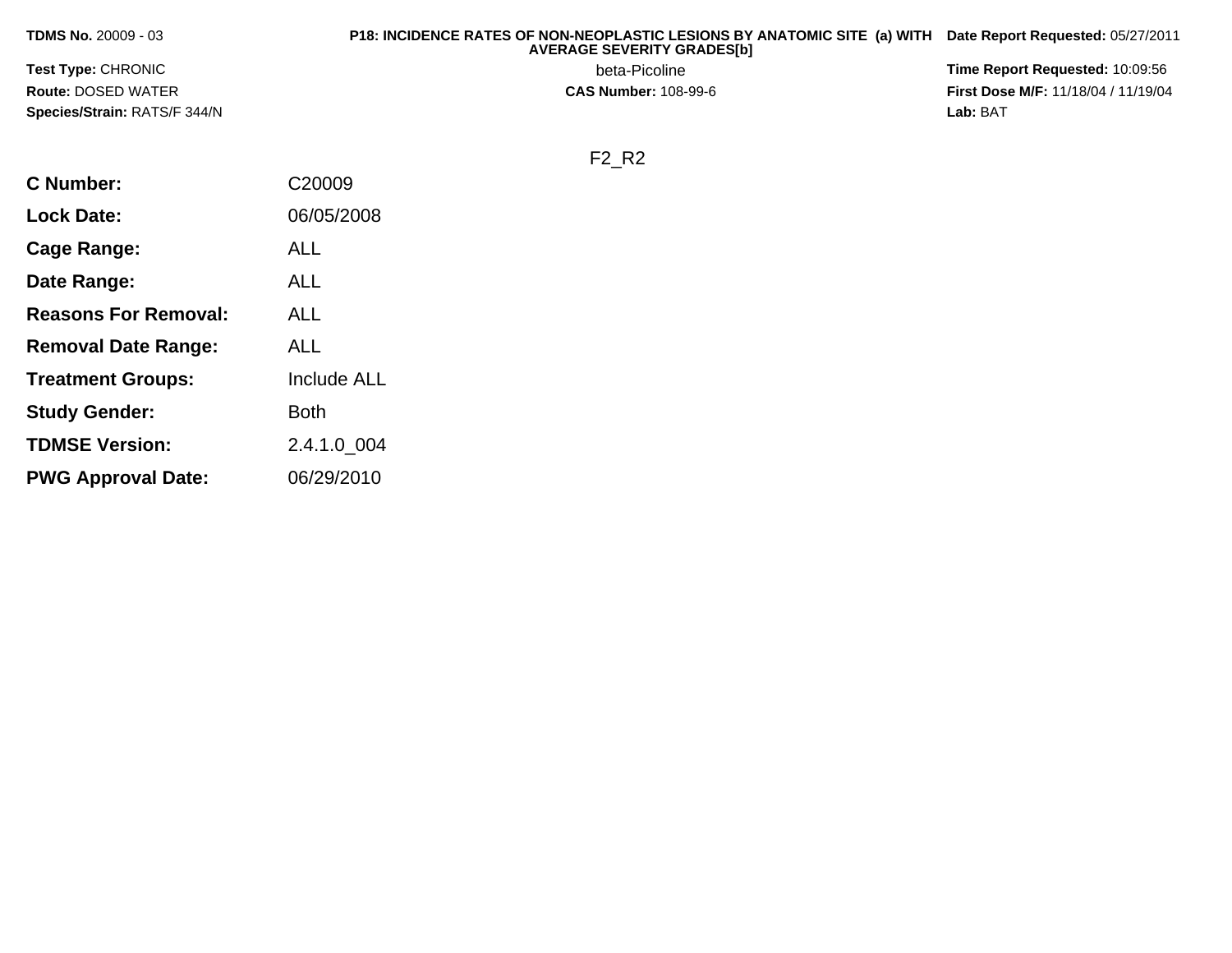| <b>TDMS No. 20009 - 03</b>              |                | P18: INCIDENCE RATES OF NON-NEOPLASTIC LESIONS BY ANATOMIC SITE (a) WITH Date Report Requested: 05/27/2011 |                             |          |                                     |  |
|-----------------------------------------|----------------|------------------------------------------------------------------------------------------------------------|-----------------------------|----------|-------------------------------------|--|
| Test Type: CHRONIC                      |                | Time Report Requested: 10:09:56                                                                            |                             |          |                                     |  |
| Route: DOSED WATER                      |                |                                                                                                            | <b>CAS Number: 108-99-6</b> |          | First Dose M/F: 11/18/04 / 11/19/04 |  |
| Species/Strain: RATS/F 344/N            |                |                                                                                                            |                             |          |                                     |  |
| <b>FISCHER 344 RATS MALE</b>            | $0$ mg/l       | 156.25 mg/l                                                                                                | 312.5 mg/l                  | 625 mg/l |                                     |  |
| <b>Disposition Summary</b>              |                |                                                                                                            |                             |          |                                     |  |
| <b>Animals Initially In Study</b>       | 50             | 50                                                                                                         | 50                          | 50       |                                     |  |
| <b>Early Deaths</b>                     |                |                                                                                                            |                             |          |                                     |  |
| <b>Moribund Sacrifice</b>               | 9              | 12                                                                                                         | 15                          | 23       |                                     |  |
| <b>Natural Death</b>                    | 8              | $\overline{\mathbf{r}}$                                                                                    | 3                           | 3        |                                     |  |
| <b>Survivors</b>                        |                |                                                                                                            |                             |          |                                     |  |
| <b>Terminal Sacrifice</b>               | 33             | 31                                                                                                         | 32                          | 24       |                                     |  |
| <b>Animals Examined Microscopically</b> | 50             | 50                                                                                                         | 50                          | 50       |                                     |  |
| <b>ALIMENTARY SYSTEM</b>                |                |                                                                                                            |                             |          |                                     |  |
| Esophagus                               | (50)           | (50)                                                                                                       | (50)                        | (50)     |                                     |  |
| Hyperplasia, Squamous                   |                | 1[1.0]                                                                                                     |                             |          |                                     |  |
| Inflammation, Suppurative               | 1[1.0]         |                                                                                                            |                             |          |                                     |  |
| Intestine Large, Cecum                  | (45)           | (47)                                                                                                       | (48)                        | (48)     |                                     |  |
| Inflammation, Chronic Active            |                |                                                                                                            |                             | 1[1.0]   |                                     |  |
| Necrosis                                | 1[2.0]         |                                                                                                            |                             |          |                                     |  |
| Intestine Large, Colon                  | (47)           | (49)                                                                                                       | (49)                        | (49)     |                                     |  |
| Parasite Metazoan                       | 3[1.3]         | 4[2.0]                                                                                                     | 7[1.4]                      | 1[2.0]   |                                     |  |
| Intestine Large, Rectum                 | (47)           | (49)                                                                                                       | (49)                        | (50)     |                                     |  |
| Infiltration Cellular, Mixed Cell       |                | 1[1.0]                                                                                                     |                             |          |                                     |  |
| Parasite Metazoan                       | 2[1.5]         | 5[1.4]                                                                                                     | 3[1.7]                      | 5[1.8]   |                                     |  |
| Intestine Small, Duodenum               | (48)           | (49)                                                                                                       | (49)                        | (50)     |                                     |  |
| Intestine Small, Ileum                  | (46)           | (47)                                                                                                       | (48)                        | (49)     |                                     |  |
| Inflammation, Chronic Active            |                | 1[1.0]                                                                                                     |                             |          |                                     |  |
| Intestine Small, Jejunum                | (45)           | (47)                                                                                                       | (48)                        | (49)     |                                     |  |
| Inflammation, Chronic Active            | 1[1.0]         |                                                                                                            |                             |          |                                     |  |
| Liver                                   | (50)           | (50)                                                                                                       | (50)                        | (50)     |                                     |  |
| Angiectasis                             | 1[2.0]         |                                                                                                            | 1[1.0]                      |          |                                     |  |
| Atrophy                                 |                |                                                                                                            | 1[3.0]                      |          |                                     |  |
| <b>Basophilic Focus</b>                 | 15             | 14                                                                                                         | 16                          | 10       |                                     |  |
| Clear Cell Focus                        | 13             | 23                                                                                                         | 20                          | 15       |                                     |  |
| Congestion                              |                |                                                                                                            |                             | 1[1.0]   |                                     |  |
| Degeneration, Cystic                    | 3[1.0]         | 6[1.2]                                                                                                     | 7[1.3]                      | 2[1.0]   |                                     |  |
| <b>Eosinophilic Focus</b>               | $\overline{7}$ | 1                                                                                                          | $\overline{a}$              | 5        |                                     |  |
|                                         |                |                                                                                                            |                             |          |                                     |  |

a - Number of animals examined microscopically at site and number of animals with lesion

b-Average severity grade(1-minimal;2-mild;3-moderate;4-marked)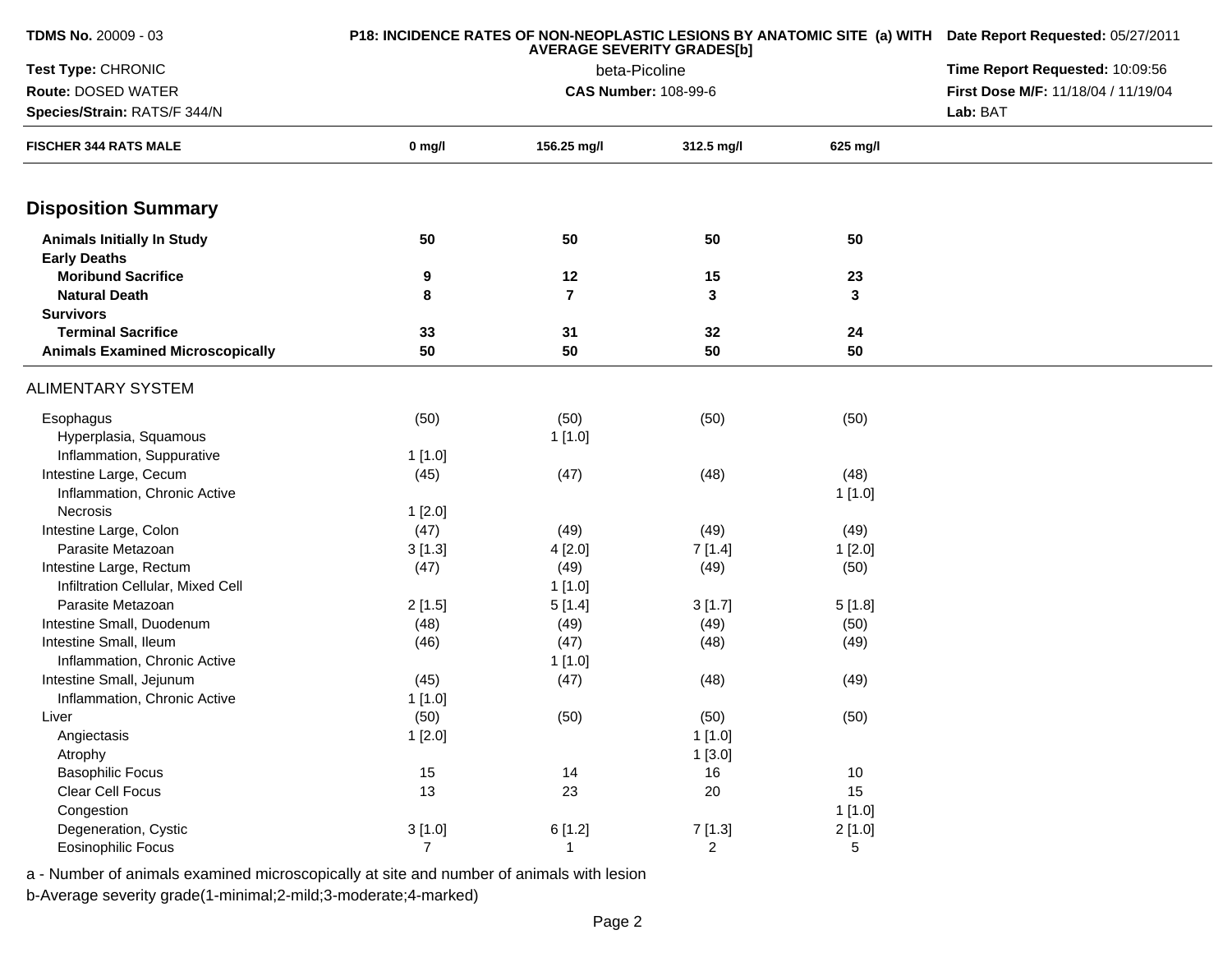| <b>TDMS No. 20009 - 03</b> |  |  |  |  |  |
|----------------------------|--|--|--|--|--|
|----------------------------|--|--|--|--|--|

## **P18: INCIDENCE RATES OF NON-NEOPLASTIC LESIONS BY ANATOMIC SITE (a) WITH AVERAGE SEVERITY GRADES[b] Date Report Requested:** 05/27/2011

| Route: DOSED WATER<br><b>CAS Number: 108-99-6</b><br>Lab: BAT<br>Species/Strain: RATS/F 344/N<br>$0$ mg/l<br>156.25 mg/l<br>312.5 mg/l<br>625 mg/l<br><b>FISCHER 344 RATS MALE</b><br>7[2.7]<br>Fatty Change<br>6[1.5]<br>9[2.1]<br>7[1.1]<br>Fibrosis<br>1[2.0]<br>$\ensuremath{\mathsf{3}}$<br>$\,6\,$<br>Hepatodiaphragmatic Nodule<br>4<br>$\overline{2}$<br>Inflammation, Chronic Active<br>3[1.3]<br>3[1.3]<br>1[1.0]<br>6<br>Mixed Cell Focus<br>3<br>6<br>3<br><b>Necrosis</b><br>2[1.0]<br>3[2.3]<br>2[1.5]<br>Vacuolization Cytoplasmic<br>15 [1.5]<br>12 [1.8]<br>12 [1.5]<br>16 [1.3]<br>Bile Duct, Hyperplasia<br>40 [2.3]<br>36 [2.8]<br>44 [2.8]<br>42 [2.0]<br>Centrilobular, Atrophy<br>1[3.0]<br>Centrilobular, Necrosis<br>1[2.0]<br>1[2.0]<br>Periportal, Fibrosis<br>1[3.0]<br>Periportal, Inflammation<br>1[2.0]<br>1[2.0]<br>Vein, Dilatation<br>1[2.0]<br>(4)<br>Mesentery<br>(4)<br>(8)<br>(6)<br>Fat, Necrosis<br>1[2.0]<br>6[1.3]<br>3[1.3]<br>5[1.8]<br>(49)<br>(50)<br>(48)<br>Pancreas<br>(50)<br>Cyst<br>1[2.0]<br>2[2.5]<br>Hyperplasia<br>2[1.5]<br>1[1.0]<br><b>Infiltration Cellular</b><br>1[1.0]<br>1[2.0]<br>1[1.0]<br>Lipomatosis<br>18 [1.3]<br>25 [1.7]<br>Acinus, Atrophy<br>31 [1.6]<br>31 [1.4]<br>(50)<br>Salivary Glands<br>(50)<br>(50)<br>(50)<br>Atrophy<br>1[2.0]<br><b>Infiltration Cellular</b><br>1[1.0]<br>Duct, Inflammation<br>1[2.0]<br>Stomach, Forestomach<br>(50)<br>(50)<br>(50)<br>(50)<br>Angiectasis<br>1[2.0]<br>Edema<br>1[3.0]<br>Erosion<br>1[3.0] | Time Report Requested: 10:09:56     |
|------------------------------------------------------------------------------------------------------------------------------------------------------------------------------------------------------------------------------------------------------------------------------------------------------------------------------------------------------------------------------------------------------------------------------------------------------------------------------------------------------------------------------------------------------------------------------------------------------------------------------------------------------------------------------------------------------------------------------------------------------------------------------------------------------------------------------------------------------------------------------------------------------------------------------------------------------------------------------------------------------------------------------------------------------------------------------------------------------------------------------------------------------------------------------------------------------------------------------------------------------------------------------------------------------------------------------------------------------------------------------------------------------------------------------------------------------------------------------------------------------------------------|-------------------------------------|
|                                                                                                                                                                                                                                                                                                                                                                                                                                                                                                                                                                                                                                                                                                                                                                                                                                                                                                                                                                                                                                                                                                                                                                                                                                                                                                                                                                                                                                                                                                                        | First Dose M/F: 11/18/04 / 11/19/04 |
|                                                                                                                                                                                                                                                                                                                                                                                                                                                                                                                                                                                                                                                                                                                                                                                                                                                                                                                                                                                                                                                                                                                                                                                                                                                                                                                                                                                                                                                                                                                        |                                     |
|                                                                                                                                                                                                                                                                                                                                                                                                                                                                                                                                                                                                                                                                                                                                                                                                                                                                                                                                                                                                                                                                                                                                                                                                                                                                                                                                                                                                                                                                                                                        |                                     |
|                                                                                                                                                                                                                                                                                                                                                                                                                                                                                                                                                                                                                                                                                                                                                                                                                                                                                                                                                                                                                                                                                                                                                                                                                                                                                                                                                                                                                                                                                                                        |                                     |
|                                                                                                                                                                                                                                                                                                                                                                                                                                                                                                                                                                                                                                                                                                                                                                                                                                                                                                                                                                                                                                                                                                                                                                                                                                                                                                                                                                                                                                                                                                                        |                                     |
|                                                                                                                                                                                                                                                                                                                                                                                                                                                                                                                                                                                                                                                                                                                                                                                                                                                                                                                                                                                                                                                                                                                                                                                                                                                                                                                                                                                                                                                                                                                        |                                     |
|                                                                                                                                                                                                                                                                                                                                                                                                                                                                                                                                                                                                                                                                                                                                                                                                                                                                                                                                                                                                                                                                                                                                                                                                                                                                                                                                                                                                                                                                                                                        |                                     |
|                                                                                                                                                                                                                                                                                                                                                                                                                                                                                                                                                                                                                                                                                                                                                                                                                                                                                                                                                                                                                                                                                                                                                                                                                                                                                                                                                                                                                                                                                                                        |                                     |
|                                                                                                                                                                                                                                                                                                                                                                                                                                                                                                                                                                                                                                                                                                                                                                                                                                                                                                                                                                                                                                                                                                                                                                                                                                                                                                                                                                                                                                                                                                                        |                                     |
|                                                                                                                                                                                                                                                                                                                                                                                                                                                                                                                                                                                                                                                                                                                                                                                                                                                                                                                                                                                                                                                                                                                                                                                                                                                                                                                                                                                                                                                                                                                        |                                     |
|                                                                                                                                                                                                                                                                                                                                                                                                                                                                                                                                                                                                                                                                                                                                                                                                                                                                                                                                                                                                                                                                                                                                                                                                                                                                                                                                                                                                                                                                                                                        |                                     |
|                                                                                                                                                                                                                                                                                                                                                                                                                                                                                                                                                                                                                                                                                                                                                                                                                                                                                                                                                                                                                                                                                                                                                                                                                                                                                                                                                                                                                                                                                                                        |                                     |
|                                                                                                                                                                                                                                                                                                                                                                                                                                                                                                                                                                                                                                                                                                                                                                                                                                                                                                                                                                                                                                                                                                                                                                                                                                                                                                                                                                                                                                                                                                                        |                                     |
|                                                                                                                                                                                                                                                                                                                                                                                                                                                                                                                                                                                                                                                                                                                                                                                                                                                                                                                                                                                                                                                                                                                                                                                                                                                                                                                                                                                                                                                                                                                        |                                     |
|                                                                                                                                                                                                                                                                                                                                                                                                                                                                                                                                                                                                                                                                                                                                                                                                                                                                                                                                                                                                                                                                                                                                                                                                                                                                                                                                                                                                                                                                                                                        |                                     |
|                                                                                                                                                                                                                                                                                                                                                                                                                                                                                                                                                                                                                                                                                                                                                                                                                                                                                                                                                                                                                                                                                                                                                                                                                                                                                                                                                                                                                                                                                                                        |                                     |
|                                                                                                                                                                                                                                                                                                                                                                                                                                                                                                                                                                                                                                                                                                                                                                                                                                                                                                                                                                                                                                                                                                                                                                                                                                                                                                                                                                                                                                                                                                                        |                                     |
|                                                                                                                                                                                                                                                                                                                                                                                                                                                                                                                                                                                                                                                                                                                                                                                                                                                                                                                                                                                                                                                                                                                                                                                                                                                                                                                                                                                                                                                                                                                        |                                     |
|                                                                                                                                                                                                                                                                                                                                                                                                                                                                                                                                                                                                                                                                                                                                                                                                                                                                                                                                                                                                                                                                                                                                                                                                                                                                                                                                                                                                                                                                                                                        |                                     |
|                                                                                                                                                                                                                                                                                                                                                                                                                                                                                                                                                                                                                                                                                                                                                                                                                                                                                                                                                                                                                                                                                                                                                                                                                                                                                                                                                                                                                                                                                                                        |                                     |
|                                                                                                                                                                                                                                                                                                                                                                                                                                                                                                                                                                                                                                                                                                                                                                                                                                                                                                                                                                                                                                                                                                                                                                                                                                                                                                                                                                                                                                                                                                                        |                                     |
|                                                                                                                                                                                                                                                                                                                                                                                                                                                                                                                                                                                                                                                                                                                                                                                                                                                                                                                                                                                                                                                                                                                                                                                                                                                                                                                                                                                                                                                                                                                        |                                     |
|                                                                                                                                                                                                                                                                                                                                                                                                                                                                                                                                                                                                                                                                                                                                                                                                                                                                                                                                                                                                                                                                                                                                                                                                                                                                                                                                                                                                                                                                                                                        |                                     |
|                                                                                                                                                                                                                                                                                                                                                                                                                                                                                                                                                                                                                                                                                                                                                                                                                                                                                                                                                                                                                                                                                                                                                                                                                                                                                                                                                                                                                                                                                                                        |                                     |
|                                                                                                                                                                                                                                                                                                                                                                                                                                                                                                                                                                                                                                                                                                                                                                                                                                                                                                                                                                                                                                                                                                                                                                                                                                                                                                                                                                                                                                                                                                                        |                                     |
|                                                                                                                                                                                                                                                                                                                                                                                                                                                                                                                                                                                                                                                                                                                                                                                                                                                                                                                                                                                                                                                                                                                                                                                                                                                                                                                                                                                                                                                                                                                        |                                     |
|                                                                                                                                                                                                                                                                                                                                                                                                                                                                                                                                                                                                                                                                                                                                                                                                                                                                                                                                                                                                                                                                                                                                                                                                                                                                                                                                                                                                                                                                                                                        |                                     |
|                                                                                                                                                                                                                                                                                                                                                                                                                                                                                                                                                                                                                                                                                                                                                                                                                                                                                                                                                                                                                                                                                                                                                                                                                                                                                                                                                                                                                                                                                                                        |                                     |
|                                                                                                                                                                                                                                                                                                                                                                                                                                                                                                                                                                                                                                                                                                                                                                                                                                                                                                                                                                                                                                                                                                                                                                                                                                                                                                                                                                                                                                                                                                                        |                                     |
|                                                                                                                                                                                                                                                                                                                                                                                                                                                                                                                                                                                                                                                                                                                                                                                                                                                                                                                                                                                                                                                                                                                                                                                                                                                                                                                                                                                                                                                                                                                        |                                     |
|                                                                                                                                                                                                                                                                                                                                                                                                                                                                                                                                                                                                                                                                                                                                                                                                                                                                                                                                                                                                                                                                                                                                                                                                                                                                                                                                                                                                                                                                                                                        |                                     |
|                                                                                                                                                                                                                                                                                                                                                                                                                                                                                                                                                                                                                                                                                                                                                                                                                                                                                                                                                                                                                                                                                                                                                                                                                                                                                                                                                                                                                                                                                                                        |                                     |
| Fibrosis<br>1[2.0]<br>6[2.2]<br>2[2.5]<br>1[3.0]                                                                                                                                                                                                                                                                                                                                                                                                                                                                                                                                                                                                                                                                                                                                                                                                                                                                                                                                                                                                                                                                                                                                                                                                                                                                                                                                                                                                                                                                       |                                     |
| Hyperplasia, Squamous<br>15 [2.2]<br>18 [2.0]<br>7 [1.9]<br>17 [2.7]                                                                                                                                                                                                                                                                                                                                                                                                                                                                                                                                                                                                                                                                                                                                                                                                                                                                                                                                                                                                                                                                                                                                                                                                                                                                                                                                                                                                                                                   |                                     |
| Inflammation<br>1[1.0]<br>2[1.5]                                                                                                                                                                                                                                                                                                                                                                                                                                                                                                                                                                                                                                                                                                                                                                                                                                                                                                                                                                                                                                                                                                                                                                                                                                                                                                                                                                                                                                                                                       |                                     |
| Ulcer<br>2[2.5]<br>2[3.5]<br>5[2.6]<br>2[2.5]                                                                                                                                                                                                                                                                                                                                                                                                                                                                                                                                                                                                                                                                                                                                                                                                                                                                                                                                                                                                                                                                                                                                                                                                                                                                                                                                                                                                                                                                          |                                     |
| Stomach, Glandular<br>(50)<br>(50)<br>(50)<br>(50)                                                                                                                                                                                                                                                                                                                                                                                                                                                                                                                                                                                                                                                                                                                                                                                                                                                                                                                                                                                                                                                                                                                                                                                                                                                                                                                                                                                                                                                                     |                                     |
| Angiectasis<br>1[3.0]                                                                                                                                                                                                                                                                                                                                                                                                                                                                                                                                                                                                                                                                                                                                                                                                                                                                                                                                                                                                                                                                                                                                                                                                                                                                                                                                                                                                                                                                                                  |                                     |
| Erosion<br>1[1.0]<br>3[1.3]                                                                                                                                                                                                                                                                                                                                                                                                                                                                                                                                                                                                                                                                                                                                                                                                                                                                                                                                                                                                                                                                                                                                                                                                                                                                                                                                                                                                                                                                                            |                                     |

a - Number of animals examined microscopically at site and number of animals with lesion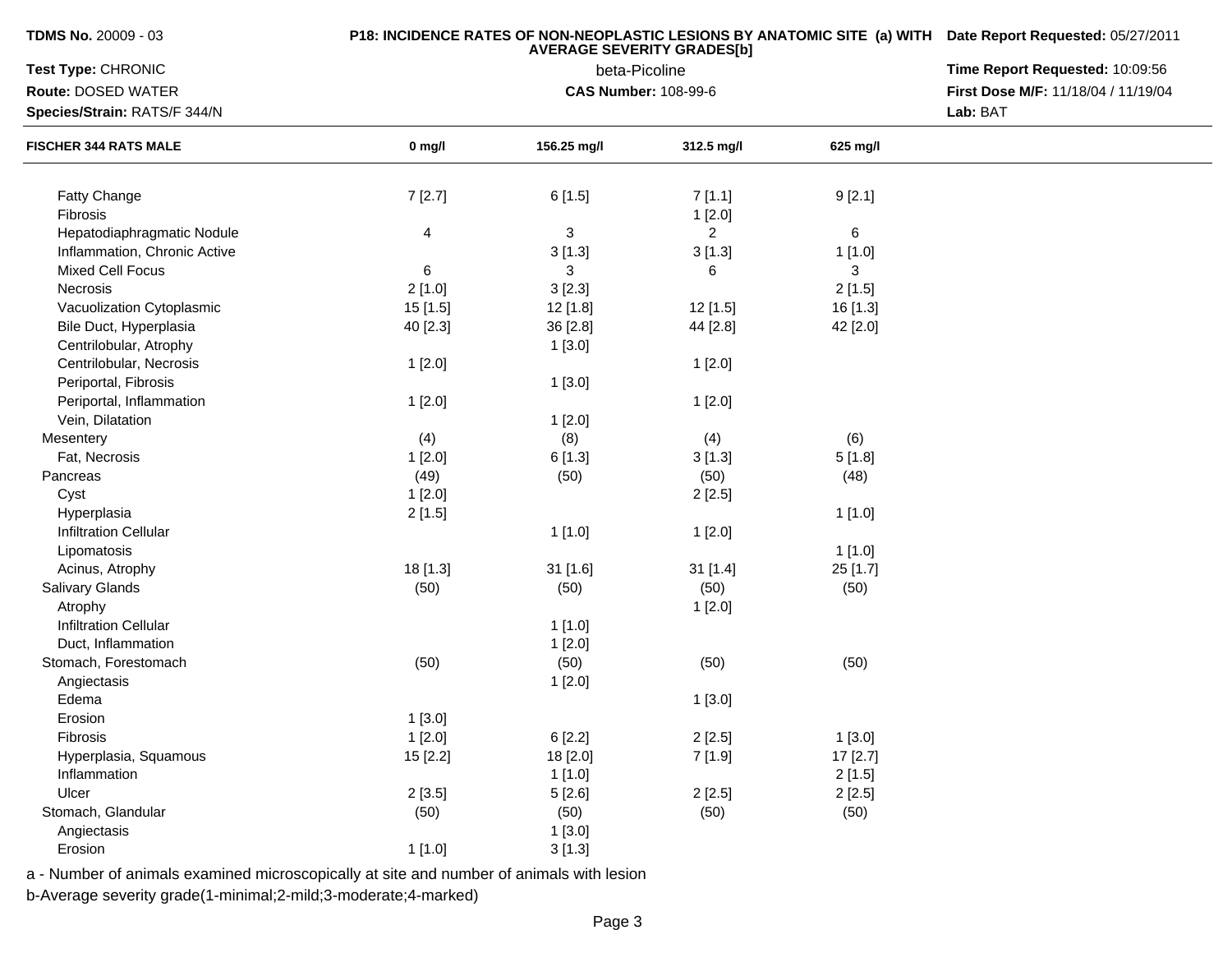| <b>AVERAGE SEVERITY GRADES[b]</b><br>Test Type: CHRONIC<br>Time Report Requested: 10:09:56<br>beta-Picoline<br>Route: DOSED WATER<br><b>CAS Number: 108-99-6</b><br>First Dose M/F: 11/18/04 / 11/19/04<br>Lab: BAT<br>Species/Strain: RATS/F 344/N<br><b>FISCHER 344 RATS MALE</b><br>156.25 mg/l<br>312.5 mg/l<br>625 mg/l<br>$0$ mg/l<br>Fibrosis<br>1[2.0]<br>1[2.0]<br>Hyperplasia<br>Inflammation, Chronic Active<br>4[1.5]<br>6[1.2]<br>4[1.8]<br>3[1.0]<br>Metaplasia, Squamous<br>1[1.0]<br>Ulcer<br>2[1.5]<br>(0)<br>(0)<br>(2)<br>(1)<br>Tongue<br>CARDIOVASCULAR SYSTEM<br><b>Blood Vessel</b><br>(50)<br>(50)<br>(50)<br>(50)<br>Aorta, Mineralization<br>1[2.0]<br>(50)<br>(50)<br>(50)<br>(50)<br>Heart<br>Cardiomyopathy<br>49 [2.5]<br>50 [2.9]<br>50 [2.8]<br>49 [2.6]<br>Mineralization<br>1[2.0]<br>Atrium, Thrombosis<br>5[2.2]<br>5[2.4]<br>Epicardium, Inflammation, Chronic Active<br>1 [1.0]<br>Valve, Inflammation, Chronic Active<br>1[4.0]<br><b>ENDOCRINE SYSTEM</b><br><b>Adrenal Cortex</b><br>(50)<br>(50)<br>(50)<br>(50)<br><b>Accessory Adrenal Cortical Nodule</b><br>2[1.0]<br>2[1.0]<br>Hyperplasia<br>20 [1.3]<br>$31$ [1.5]<br>27 [1.4]<br>21 [1.3]<br>Necrosis<br>1[2.0]<br>1[1.0]<br>Vacuolization Cytoplasmic<br>3[1.7]<br>1[3.0]<br>Adrenal Medulla<br>(50)<br>(49)<br>(49)<br>(50)<br>Hyperplasia<br>12 [1.3]<br>18 [1.4]<br>13 [1.3]<br>7 [1.6]<br>(50)<br>Islets, Pancreatic<br>(50)<br>(50)<br>(50)<br>Hyperplasia<br>1[2.0]<br>1[1.0]<br>1[2.0]<br>1[2.0]<br>Parathyroid Gland<br>(50)<br>(47)<br>(48)<br>(48)<br>Hyperplasia<br>1 [1.0]<br><b>Pituitary Gland</b><br>(49)<br>(50)<br>(49)<br>(50)<br>Cyst<br>2[1.5]<br>2[2.0]<br>Metaplasia, Osseous<br>1[1.0]<br>1[1.0]<br>Necrosis<br>1[3.0] | <b>TDMS No. 20009 - 03</b> |  | P18: INCIDENCE RATES OF NON-NEOPLASTIC LESIONS BY ANATOMIC SITE (a) WITH Date Report Requested: 05/27/2011 |  |  |
|--------------------------------------------------------------------------------------------------------------------------------------------------------------------------------------------------------------------------------------------------------------------------------------------------------------------------------------------------------------------------------------------------------------------------------------------------------------------------------------------------------------------------------------------------------------------------------------------------------------------------------------------------------------------------------------------------------------------------------------------------------------------------------------------------------------------------------------------------------------------------------------------------------------------------------------------------------------------------------------------------------------------------------------------------------------------------------------------------------------------------------------------------------------------------------------------------------------------------------------------------------------------------------------------------------------------------------------------------------------------------------------------------------------------------------------------------------------------------------------------------------------------------------------------------------------------------------------------------------------------------------------------------------------------------------------------------------------------------------------------------|----------------------------|--|------------------------------------------------------------------------------------------------------------|--|--|
|                                                                                                                                                                                                                                                                                                                                                                                                                                                                                                                                                                                                                                                                                                                                                                                                                                                                                                                                                                                                                                                                                                                                                                                                                                                                                                                                                                                                                                                                                                                                                                                                                                                                                                                                                  |                            |  |                                                                                                            |  |  |
|                                                                                                                                                                                                                                                                                                                                                                                                                                                                                                                                                                                                                                                                                                                                                                                                                                                                                                                                                                                                                                                                                                                                                                                                                                                                                                                                                                                                                                                                                                                                                                                                                                                                                                                                                  |                            |  |                                                                                                            |  |  |
|                                                                                                                                                                                                                                                                                                                                                                                                                                                                                                                                                                                                                                                                                                                                                                                                                                                                                                                                                                                                                                                                                                                                                                                                                                                                                                                                                                                                                                                                                                                                                                                                                                                                                                                                                  |                            |  |                                                                                                            |  |  |
|                                                                                                                                                                                                                                                                                                                                                                                                                                                                                                                                                                                                                                                                                                                                                                                                                                                                                                                                                                                                                                                                                                                                                                                                                                                                                                                                                                                                                                                                                                                                                                                                                                                                                                                                                  |                            |  |                                                                                                            |  |  |
|                                                                                                                                                                                                                                                                                                                                                                                                                                                                                                                                                                                                                                                                                                                                                                                                                                                                                                                                                                                                                                                                                                                                                                                                                                                                                                                                                                                                                                                                                                                                                                                                                                                                                                                                                  |                            |  |                                                                                                            |  |  |
|                                                                                                                                                                                                                                                                                                                                                                                                                                                                                                                                                                                                                                                                                                                                                                                                                                                                                                                                                                                                                                                                                                                                                                                                                                                                                                                                                                                                                                                                                                                                                                                                                                                                                                                                                  |                            |  |                                                                                                            |  |  |
|                                                                                                                                                                                                                                                                                                                                                                                                                                                                                                                                                                                                                                                                                                                                                                                                                                                                                                                                                                                                                                                                                                                                                                                                                                                                                                                                                                                                                                                                                                                                                                                                                                                                                                                                                  |                            |  |                                                                                                            |  |  |
|                                                                                                                                                                                                                                                                                                                                                                                                                                                                                                                                                                                                                                                                                                                                                                                                                                                                                                                                                                                                                                                                                                                                                                                                                                                                                                                                                                                                                                                                                                                                                                                                                                                                                                                                                  |                            |  |                                                                                                            |  |  |
|                                                                                                                                                                                                                                                                                                                                                                                                                                                                                                                                                                                                                                                                                                                                                                                                                                                                                                                                                                                                                                                                                                                                                                                                                                                                                                                                                                                                                                                                                                                                                                                                                                                                                                                                                  |                            |  |                                                                                                            |  |  |
|                                                                                                                                                                                                                                                                                                                                                                                                                                                                                                                                                                                                                                                                                                                                                                                                                                                                                                                                                                                                                                                                                                                                                                                                                                                                                                                                                                                                                                                                                                                                                                                                                                                                                                                                                  |                            |  |                                                                                                            |  |  |
|                                                                                                                                                                                                                                                                                                                                                                                                                                                                                                                                                                                                                                                                                                                                                                                                                                                                                                                                                                                                                                                                                                                                                                                                                                                                                                                                                                                                                                                                                                                                                                                                                                                                                                                                                  |                            |  |                                                                                                            |  |  |
|                                                                                                                                                                                                                                                                                                                                                                                                                                                                                                                                                                                                                                                                                                                                                                                                                                                                                                                                                                                                                                                                                                                                                                                                                                                                                                                                                                                                                                                                                                                                                                                                                                                                                                                                                  |                            |  |                                                                                                            |  |  |
|                                                                                                                                                                                                                                                                                                                                                                                                                                                                                                                                                                                                                                                                                                                                                                                                                                                                                                                                                                                                                                                                                                                                                                                                                                                                                                                                                                                                                                                                                                                                                                                                                                                                                                                                                  |                            |  |                                                                                                            |  |  |
|                                                                                                                                                                                                                                                                                                                                                                                                                                                                                                                                                                                                                                                                                                                                                                                                                                                                                                                                                                                                                                                                                                                                                                                                                                                                                                                                                                                                                                                                                                                                                                                                                                                                                                                                                  |                            |  |                                                                                                            |  |  |
|                                                                                                                                                                                                                                                                                                                                                                                                                                                                                                                                                                                                                                                                                                                                                                                                                                                                                                                                                                                                                                                                                                                                                                                                                                                                                                                                                                                                                                                                                                                                                                                                                                                                                                                                                  |                            |  |                                                                                                            |  |  |
|                                                                                                                                                                                                                                                                                                                                                                                                                                                                                                                                                                                                                                                                                                                                                                                                                                                                                                                                                                                                                                                                                                                                                                                                                                                                                                                                                                                                                                                                                                                                                                                                                                                                                                                                                  |                            |  |                                                                                                            |  |  |
|                                                                                                                                                                                                                                                                                                                                                                                                                                                                                                                                                                                                                                                                                                                                                                                                                                                                                                                                                                                                                                                                                                                                                                                                                                                                                                                                                                                                                                                                                                                                                                                                                                                                                                                                                  |                            |  |                                                                                                            |  |  |
|                                                                                                                                                                                                                                                                                                                                                                                                                                                                                                                                                                                                                                                                                                                                                                                                                                                                                                                                                                                                                                                                                                                                                                                                                                                                                                                                                                                                                                                                                                                                                                                                                                                                                                                                                  |                            |  |                                                                                                            |  |  |
|                                                                                                                                                                                                                                                                                                                                                                                                                                                                                                                                                                                                                                                                                                                                                                                                                                                                                                                                                                                                                                                                                                                                                                                                                                                                                                                                                                                                                                                                                                                                                                                                                                                                                                                                                  |                            |  |                                                                                                            |  |  |
|                                                                                                                                                                                                                                                                                                                                                                                                                                                                                                                                                                                                                                                                                                                                                                                                                                                                                                                                                                                                                                                                                                                                                                                                                                                                                                                                                                                                                                                                                                                                                                                                                                                                                                                                                  |                            |  |                                                                                                            |  |  |
|                                                                                                                                                                                                                                                                                                                                                                                                                                                                                                                                                                                                                                                                                                                                                                                                                                                                                                                                                                                                                                                                                                                                                                                                                                                                                                                                                                                                                                                                                                                                                                                                                                                                                                                                                  |                            |  |                                                                                                            |  |  |
|                                                                                                                                                                                                                                                                                                                                                                                                                                                                                                                                                                                                                                                                                                                                                                                                                                                                                                                                                                                                                                                                                                                                                                                                                                                                                                                                                                                                                                                                                                                                                                                                                                                                                                                                                  |                            |  |                                                                                                            |  |  |
|                                                                                                                                                                                                                                                                                                                                                                                                                                                                                                                                                                                                                                                                                                                                                                                                                                                                                                                                                                                                                                                                                                                                                                                                                                                                                                                                                                                                                                                                                                                                                                                                                                                                                                                                                  |                            |  |                                                                                                            |  |  |
|                                                                                                                                                                                                                                                                                                                                                                                                                                                                                                                                                                                                                                                                                                                                                                                                                                                                                                                                                                                                                                                                                                                                                                                                                                                                                                                                                                                                                                                                                                                                                                                                                                                                                                                                                  |                            |  |                                                                                                            |  |  |
|                                                                                                                                                                                                                                                                                                                                                                                                                                                                                                                                                                                                                                                                                                                                                                                                                                                                                                                                                                                                                                                                                                                                                                                                                                                                                                                                                                                                                                                                                                                                                                                                                                                                                                                                                  |                            |  |                                                                                                            |  |  |
|                                                                                                                                                                                                                                                                                                                                                                                                                                                                                                                                                                                                                                                                                                                                                                                                                                                                                                                                                                                                                                                                                                                                                                                                                                                                                                                                                                                                                                                                                                                                                                                                                                                                                                                                                  |                            |  |                                                                                                            |  |  |
|                                                                                                                                                                                                                                                                                                                                                                                                                                                                                                                                                                                                                                                                                                                                                                                                                                                                                                                                                                                                                                                                                                                                                                                                                                                                                                                                                                                                                                                                                                                                                                                                                                                                                                                                                  |                            |  |                                                                                                            |  |  |
|                                                                                                                                                                                                                                                                                                                                                                                                                                                                                                                                                                                                                                                                                                                                                                                                                                                                                                                                                                                                                                                                                                                                                                                                                                                                                                                                                                                                                                                                                                                                                                                                                                                                                                                                                  |                            |  |                                                                                                            |  |  |
|                                                                                                                                                                                                                                                                                                                                                                                                                                                                                                                                                                                                                                                                                                                                                                                                                                                                                                                                                                                                                                                                                                                                                                                                                                                                                                                                                                                                                                                                                                                                                                                                                                                                                                                                                  |                            |  |                                                                                                            |  |  |
|                                                                                                                                                                                                                                                                                                                                                                                                                                                                                                                                                                                                                                                                                                                                                                                                                                                                                                                                                                                                                                                                                                                                                                                                                                                                                                                                                                                                                                                                                                                                                                                                                                                                                                                                                  |                            |  |                                                                                                            |  |  |
|                                                                                                                                                                                                                                                                                                                                                                                                                                                                                                                                                                                                                                                                                                                                                                                                                                                                                                                                                                                                                                                                                                                                                                                                                                                                                                                                                                                                                                                                                                                                                                                                                                                                                                                                                  |                            |  |                                                                                                            |  |  |
|                                                                                                                                                                                                                                                                                                                                                                                                                                                                                                                                                                                                                                                                                                                                                                                                                                                                                                                                                                                                                                                                                                                                                                                                                                                                                                                                                                                                                                                                                                                                                                                                                                                                                                                                                  |                            |  |                                                                                                            |  |  |
|                                                                                                                                                                                                                                                                                                                                                                                                                                                                                                                                                                                                                                                                                                                                                                                                                                                                                                                                                                                                                                                                                                                                                                                                                                                                                                                                                                                                                                                                                                                                                                                                                                                                                                                                                  |                            |  |                                                                                                            |  |  |
|                                                                                                                                                                                                                                                                                                                                                                                                                                                                                                                                                                                                                                                                                                                                                                                                                                                                                                                                                                                                                                                                                                                                                                                                                                                                                                                                                                                                                                                                                                                                                                                                                                                                                                                                                  |                            |  |                                                                                                            |  |  |
|                                                                                                                                                                                                                                                                                                                                                                                                                                                                                                                                                                                                                                                                                                                                                                                                                                                                                                                                                                                                                                                                                                                                                                                                                                                                                                                                                                                                                                                                                                                                                                                                                                                                                                                                                  |                            |  |                                                                                                            |  |  |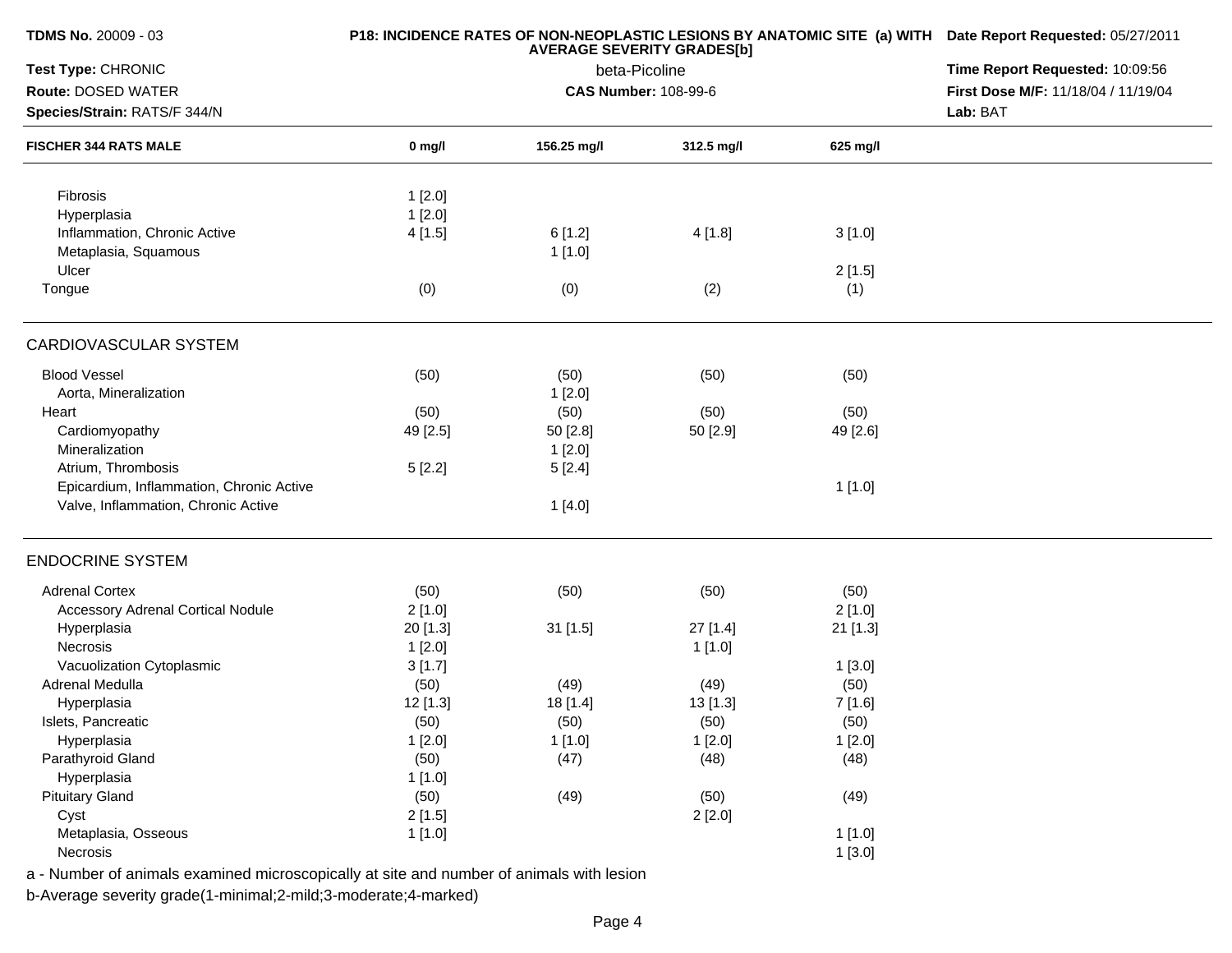| <b>TDMS No. 20009 - 03</b>                                                              |          | P18: INCIDENCE RATES OF NON-NEOPLASTIC LESIONS BY ANATOMIC SITE (a) WITH Date Report Requested: 05/27/2011 |                              |               |                                     |  |  |
|-----------------------------------------------------------------------------------------|----------|------------------------------------------------------------------------------------------------------------|------------------------------|---------------|-------------------------------------|--|--|
| Test Type: CHRONIC                                                                      |          | <b>AVERAGE SEVERITY GRADES[b]</b><br>Time Report Requested: 10:09:56<br>beta-Picoline                      |                              |               |                                     |  |  |
| Route: DOSED WATER                                                                      |          |                                                                                                            | <b>CAS Number: 108-99-6</b>  |               | First Dose M/F: 11/18/04 / 11/19/04 |  |  |
| Species/Strain: RATS/F 344/N                                                            |          |                                                                                                            |                              |               |                                     |  |  |
| <b>FISCHER 344 RATS MALE</b>                                                            | $0$ mg/l | 156.25 mg/l                                                                                                | 312.5 mg/l                   | 625 mg/l      |                                     |  |  |
| Pars Distalis, Hyperplasia<br>Pars Intermedia, Hyperplasia<br>Pars Nervosa, Hyperplasia | 16 [1.8] | 11 [1.5]                                                                                                   | 19 [1.8]<br>1[1.0]<br>1[1.0] | 12 [2.0]      |                                     |  |  |
| <b>Thyroid Gland</b>                                                                    | (50)     | (50)                                                                                                       | (50)                         | (50)          |                                     |  |  |
| Congestion                                                                              | 1[1.0]   |                                                                                                            |                              |               |                                     |  |  |
| C-cell, Hyperplasia                                                                     | 6[1.3]   | 4[2.0]                                                                                                     | $11$ [1.1]                   | 7 [1.9]       |                                     |  |  |
| Follicle, Cyst                                                                          |          | 1[1.0]                                                                                                     |                              | 1[2.0]        |                                     |  |  |
| Follicular Cell, Hyperplasia                                                            |          | 1[1.0]                                                                                                     | 1 [1.0]                      |               |                                     |  |  |
| <b>GENERAL BODY SYSTEM</b>                                                              |          |                                                                                                            |                              |               |                                     |  |  |
| Peritoneum<br>Inflammation, Chronic Active                                              | (2)      | (1)                                                                                                        | (1)                          | (2)<br>1[1.0] |                                     |  |  |
| <b>GENITAL SYSTEM</b>                                                                   |          |                                                                                                            |                              |               |                                     |  |  |
| Epididymis<br>Degeneration, Fatty                                                       | (50)     | (50)<br>1[2.0]                                                                                             | (50)                         | (50)          |                                     |  |  |
| Inflammation, Chronic Active                                                            |          |                                                                                                            | 2[3.0]                       | 2[1.0]        |                                     |  |  |
| <b>Preputial Gland</b>                                                                  | (50)     | (50)                                                                                                       | (50)                         | (50)          |                                     |  |  |
| Cyst                                                                                    |          | 1[2.0]                                                                                                     | 1[2.0]                       |               |                                     |  |  |
| Hyperplasia, Squamous                                                                   |          | 1[3.0]                                                                                                     |                              |               |                                     |  |  |
| Inflammation                                                                            | 15 [1.7] | 10 [1.4]                                                                                                   | 10 [1.3]                     | 13[1.6]       |                                     |  |  |
| Prostate                                                                                | (49)     | (50)                                                                                                       | (50)                         | (50)          |                                     |  |  |
| Hyperplasia                                                                             | 1[1.0]   |                                                                                                            |                              | 1[2.0]        |                                     |  |  |
| Hyperplasia, Adenomatous                                                                | 1[2.0]   |                                                                                                            |                              | 1 [1.0]       |                                     |  |  |
| Inflammation                                                                            | 31 [1.7] | 45 [1.6]                                                                                                   | 45 [1.7]                     | 35 [1.6]      |                                     |  |  |
| <b>Seminal Vesicle</b>                                                                  | (50)     | (50)                                                                                                       | (50)                         | (50)          |                                     |  |  |
| Dilatation                                                                              |          | 1[3.0]                                                                                                     |                              |               |                                     |  |  |
| Inflammation                                                                            |          |                                                                                                            | 2[2.0]                       | 1[1.0]        |                                     |  |  |
| <b>Testes</b>                                                                           | (50)     | (50)                                                                                                       | (50)                         | (50)          |                                     |  |  |
| Atrophy                                                                                 | 3[3.3]   | 9[2.9]                                                                                                     | 5[2.4]                       | 3[3.3]        |                                     |  |  |
| Inflammation, Chronic Active                                                            | 1[2.0]   |                                                                                                            |                              |               |                                     |  |  |
| Interstitial Cell, Hyperplasia                                                          | 12 [1.3] | 18 [1.1]                                                                                                   | 17[1.1]                      | 13[1.1]       |                                     |  |  |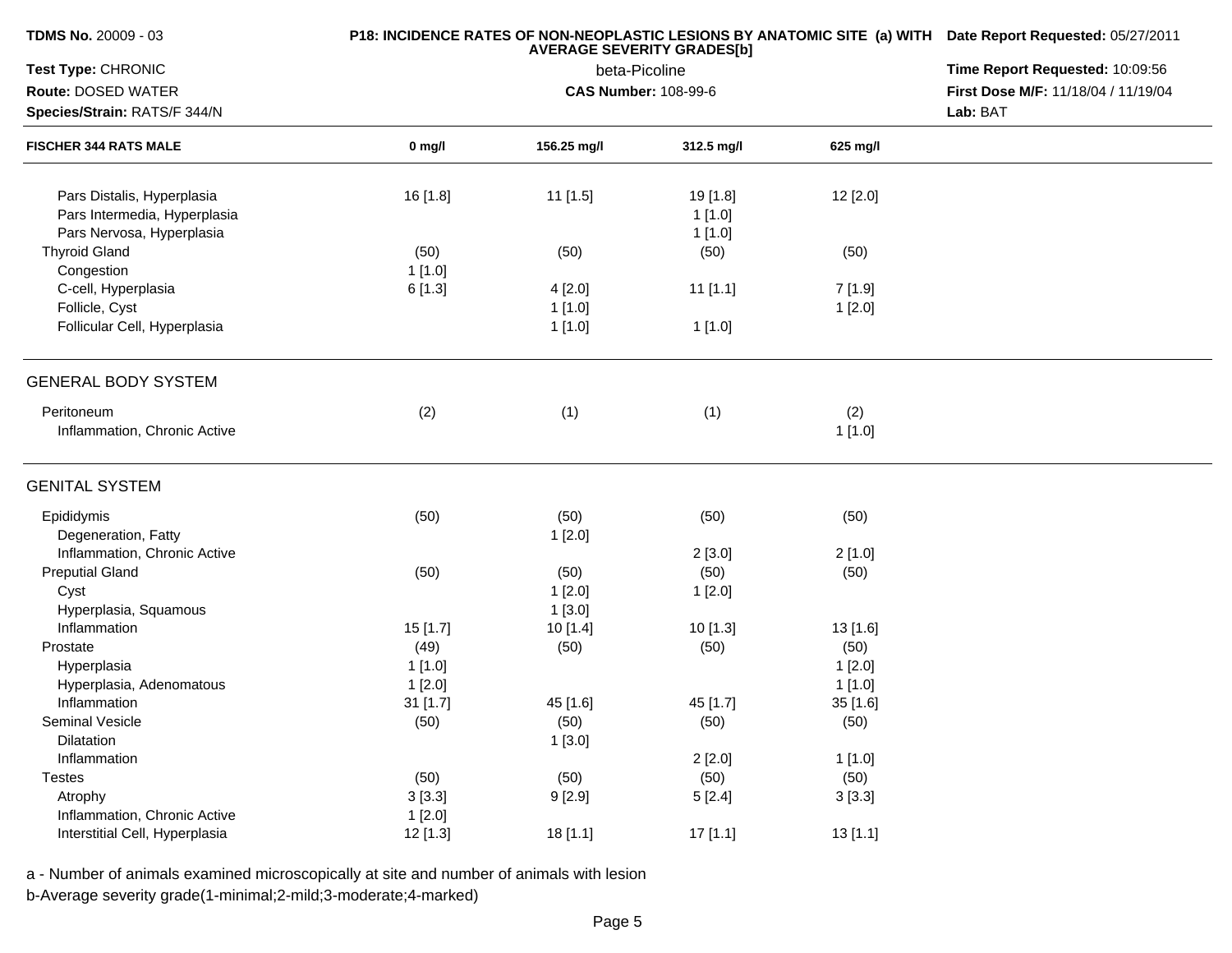| <b>TDMS No. 20009 - 03</b>                     |          | P18: INCIDENCE RATES OF NON-NEOPLASTIC LESIONS BY ANATOMIC SITE (a) WITH Date Report Requested: 05/27/2011 |                             |          |                                     |
|------------------------------------------------|----------|------------------------------------------------------------------------------------------------------------|-----------------------------|----------|-------------------------------------|
| Test Type: CHRONIC                             |          | Time Report Requested: 10:09:56                                                                            |                             |          |                                     |
| Route: DOSED WATER                             |          |                                                                                                            | <b>CAS Number: 108-99-6</b> |          | First Dose M/F: 11/18/04 / 11/19/04 |
| Species/Strain: RATS/F 344/N                   |          |                                                                                                            |                             |          | Lab: BAT                            |
| <b>FISCHER 344 RATS MALE</b>                   | 0 mg/l   | 156.25 mg/l                                                                                                | 312.5 mg/l                  | 625 mg/l |                                     |
|                                                |          |                                                                                                            |                             |          |                                     |
| <b>HEMATOPOIETIC SYSTEM</b>                    |          |                                                                                                            |                             |          |                                     |
| <b>Bone Marrow</b>                             | (50)     | (50)                                                                                                       | (50)                        | (50)     |                                     |
| Lymph Node                                     | (9)      | (11)                                                                                                       | (11)                        | (8)      |                                     |
| Congestion                                     | 1[3.0]   |                                                                                                            |                             |          |                                     |
| Hyperplasia, Lymphoid                          | 1[3.0]   |                                                                                                            |                             |          |                                     |
| Deep Cervical, Ectasia                         |          |                                                                                                            |                             | 1[2.0]   |                                     |
| Deep Cervical, Hemorrhage                      |          | 1[2.0]                                                                                                     |                             |          |                                     |
| Deep Cervical, Infiltration Cellular           |          |                                                                                                            |                             | 1[2.0]   |                                     |
| Mediastinal, Congestion                        | 1[3.0]   |                                                                                                            |                             |          |                                     |
| Mediastinal, Ectasia                           | 1[4.0]   | 1[3.0]                                                                                                     | 4[3.3]                      | 3[2.3]   |                                     |
| Mediastinal, Hemorrhage                        |          |                                                                                                            | 1[2.0]                      |          |                                     |
| Mediastinal, Hyperplasia                       | 1[3.0]   | 1[2.0]                                                                                                     | 1[3.0]                      |          |                                     |
| Mediastinal, Infiltration Cellular, Mixed Cell |          | 1[2.0]                                                                                                     |                             |          |                                     |
| Lymph Node, Mesenteric                         | (50)     | (50)                                                                                                       | (50)                        | (50)     |                                     |
| Congestion                                     | 1[3.0]   |                                                                                                            |                             |          |                                     |
| Ectasia                                        |          | 2[1.5]                                                                                                     | 2[1.0]                      |          |                                     |
| Inflammation, Granulomatous                    |          |                                                                                                            | 1[1.0]                      |          |                                     |
| Spleen                                         | (50)     | (50)                                                                                                       | (50)                        | (50)     |                                     |
| Hematopoietic Cell Proliferation               | 1[3.0]   |                                                                                                            |                             |          |                                     |
| Hyperplasia, Lymphoid                          |          | 1[3.0]                                                                                                     |                             |          |                                     |
| Inflammation, Granulomatous                    |          |                                                                                                            | 1[3.0]                      |          |                                     |
| Necrosis                                       |          |                                                                                                            |                             | 1[2.0]   |                                     |
| Capsule, Hemorrhage                            |          | 1[2.0]                                                                                                     |                             |          |                                     |
| Capsule, Hyperplasia                           |          |                                                                                                            |                             | 1[1.0]   |                                     |
| Lymphoid Follicle, Depletion Cellular          |          | 1[3.0]                                                                                                     |                             |          |                                     |
| Lymphoid Follicle, Hyperplasia                 | 1[4.0]   |                                                                                                            |                             |          |                                     |
| Thymus                                         | (49)     | (49)                                                                                                       | (45)                        | (50)     |                                     |
| <b>INTEGUMENTARY SYSTEM</b>                    |          |                                                                                                            |                             |          |                                     |
| <b>Mammary Gland</b>                           | (50)     | (49)                                                                                                       | (50)                        | (50)     |                                     |
| Galactocele                                    | 12 [1.4] | 7[1.1]                                                                                                     | 9[1.7]                      | 12[1.4]  |                                     |
| Hyperplasia                                    | 3[1.3]   | 6[1.2]                                                                                                     |                             | 5[1.4]   |                                     |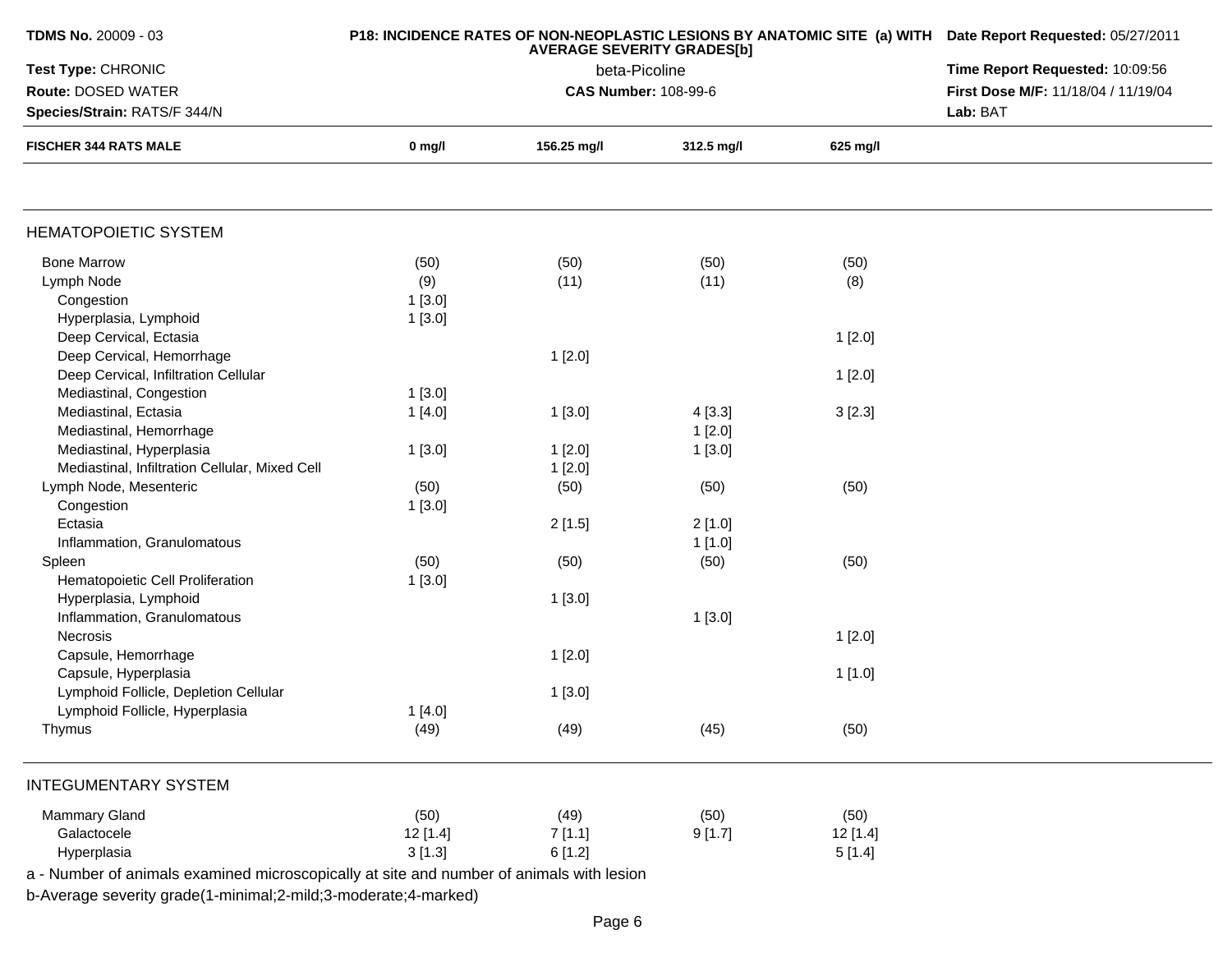| TDMS No. 20009 - 03                                                                      |          | P18: INCIDENCE RATES OF NON-NEOPLASTIC LESIONS BY ANATOMIC SITE (a) WITH Date Report Requested: 05/27/2011 |                                              |          |                                     |
|------------------------------------------------------------------------------------------|----------|------------------------------------------------------------------------------------------------------------|----------------------------------------------|----------|-------------------------------------|
| Test Type: CHRONIC                                                                       |          | Time Report Requested: 10:09:56                                                                            |                                              |          |                                     |
| Route: DOSED WATER                                                                       |          |                                                                                                            | beta-Picoline<br><b>CAS Number: 108-99-6</b> |          | First Dose M/F: 11/18/04 / 11/19/04 |
| Species/Strain: RATS/F 344/N                                                             |          |                                                                                                            |                                              |          | Lab: BAT                            |
| <b>FISCHER 344 RATS MALE</b>                                                             | $0$ mg/l | 156.25 mg/l                                                                                                | 312.5 mg/l                                   | 625 mg/l |                                     |
| Inflammation                                                                             |          | 1[1.0]                                                                                                     |                                              |          |                                     |
| Skin                                                                                     | (50)     | (50)                                                                                                       | (50)                                         | (50)     |                                     |
| Cyst Epithelial Inclusion                                                                | 1[2.0]   |                                                                                                            |                                              |          |                                     |
| Hyperplasia, Squamous                                                                    | 2[2.5]   |                                                                                                            |                                              |          |                                     |
| Inflammation, Suppurative                                                                | 1[2.0]   |                                                                                                            |                                              |          |                                     |
| Inflammation, Chronic Active                                                             | 1[3.0]   | 1[3.0]                                                                                                     |                                              |          |                                     |
| Subcutaneous Tissue, Infiltration Cellular,<br><b>Mixed Cell</b>                         |          | 1[1.0]                                                                                                     |                                              |          |                                     |
| Subcutaneous Tissue, Inflammation, Chronic<br>Active                                     |          |                                                                                                            |                                              | 1[3.0]   |                                     |
| MUSCULOSKELETAL SYSTEM                                                                   |          |                                                                                                            |                                              |          |                                     |
| <b>Bone</b>                                                                              | (50)     | (50)                                                                                                       | (50)                                         | (50)     |                                     |
| Hyperostosis                                                                             | 1[1.0]   |                                                                                                            |                                              | 1[1.0]   |                                     |
| Inflammation, Chronic Active                                                             |          | 1[3.0]                                                                                                     |                                              |          |                                     |
| <b>Skeletal Muscle</b>                                                                   | (0)      | (0)                                                                                                        | (0)                                          | (1)      |                                     |
| NERVOUS SYSTEM                                                                           |          |                                                                                                            |                                              |          |                                     |
| <b>Brain</b>                                                                             | (50)     | (50)                                                                                                       | (50)                                         | (50)     |                                     |
| Compression                                                                              | 5[2.6]   | 9[2.7]                                                                                                     | 8[2.3]                                       | 9[2.6]   |                                     |
| Hemorrhage                                                                               | 1[2.0]   |                                                                                                            | 2[2.0]                                       | 3[2.3]   |                                     |
| <b>RESPIRATORY SYSTEM</b>                                                                |          |                                                                                                            |                                              |          |                                     |
| Lung                                                                                     | (50)     | (50)                                                                                                       | (50)                                         | (50)     |                                     |
| Foreign Body                                                                             |          |                                                                                                            |                                              | 1[1.0]   |                                     |
| Inflammation, Suppurative                                                                | 1[2.0]   |                                                                                                            |                                              |          |                                     |
| Inflammation, Granulomatous                                                              |          |                                                                                                            |                                              | 1[2.0]   |                                     |
| Alveolar Epithelium, Hyperplasia                                                         | 12 [1.3] | 11 [1.5]                                                                                                   | 12 [1.0]                                     | 8[1.5]   |                                     |
| Alveolar Epithelium, Metaplasia, Squamous                                                |          | 1[1.0]                                                                                                     |                                              |          |                                     |
| Perivascular, Hemorrhage                                                                 |          |                                                                                                            | 1[2.0]                                       | 1[2.0]   |                                     |
| Perivascular, Inflammation, Chronic Active                                               | 1[3.0]   |                                                                                                            |                                              |          |                                     |
| Nose                                                                                     | (50)     | (50)                                                                                                       | (50)                                         | (50)     |                                     |
| a - Number of animals examined microscopically at site and number of animals with lesion |          |                                                                                                            |                                              |          |                                     |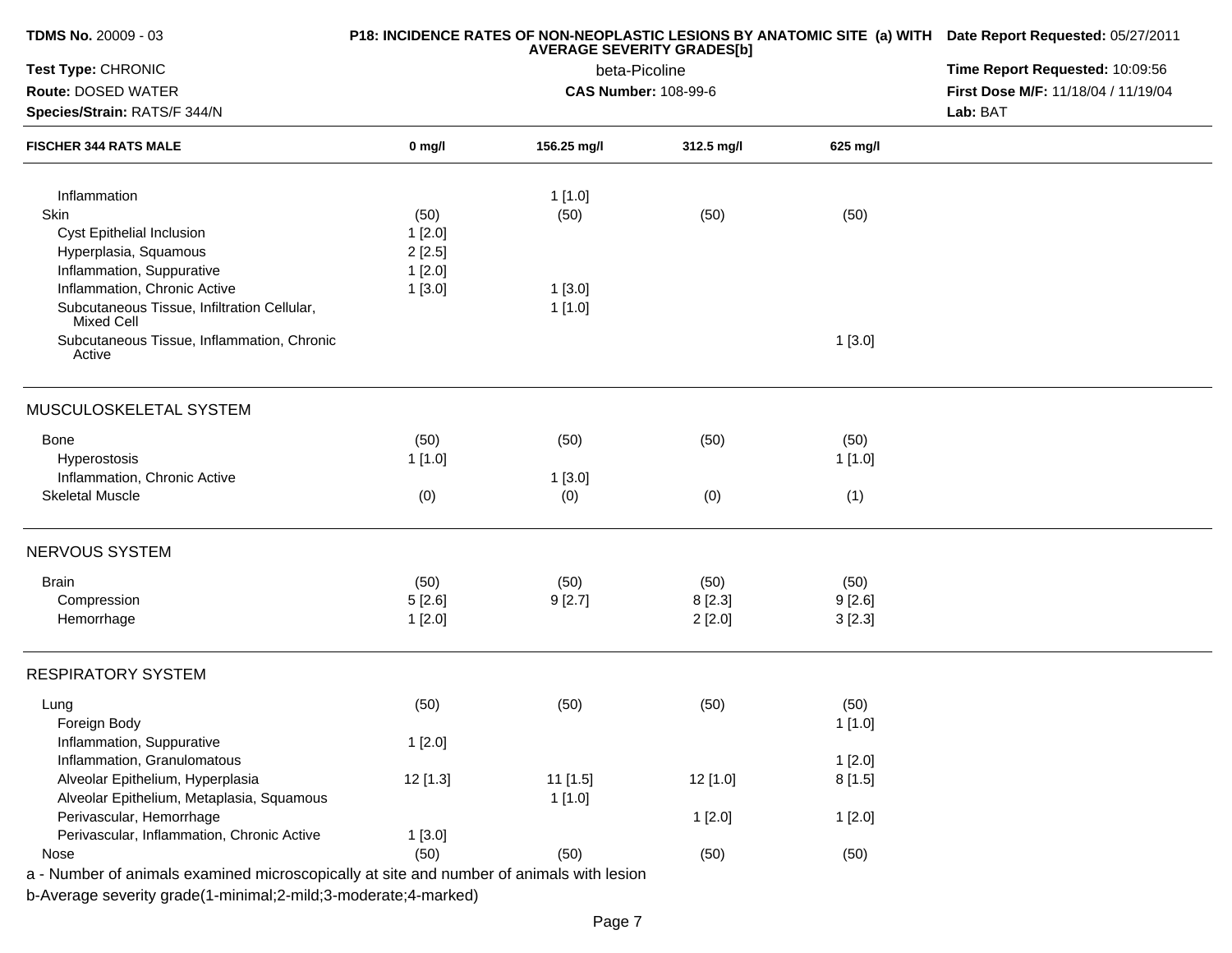| <b>TDMS No. 20009 - 03</b>                   |          | P18: INCIDENCE RATES OF NON-NEOPLASTIC LESIONS BY ANATOMIC SITE (a) WITH Date Report Requested: 05/27/2011 |                                 |          |                                     |
|----------------------------------------------|----------|------------------------------------------------------------------------------------------------------------|---------------------------------|----------|-------------------------------------|
| Test Type: CHRONIC                           |          | <b>AVERAGE SEVERITY GRADES[b]</b><br>beta-Picoline                                                         | Time Report Requested: 10:09:56 |          |                                     |
| <b>Route: DOSED WATER</b>                    |          |                                                                                                            | <b>CAS Number: 108-99-6</b>     |          | First Dose M/F: 11/18/04 / 11/19/04 |
| Species/Strain: RATS/F 344/N                 |          |                                                                                                            | Lab: BAT                        |          |                                     |
| <b>FISCHER 344 RATS MALE</b>                 | $0$ mg/l | 156.25 mg/l                                                                                                | 312.5 mg/l                      | 625 mg/l |                                     |
| Edema                                        |          |                                                                                                            |                                 | 1[2.0]   |                                     |
| Foreign Body                                 | 10[1.4]  | $20$ [1.5]                                                                                                 | 15[1.5]                         | 10 [1.6] |                                     |
| Inflammation                                 | 21 [2.0] | 23 [2.0]                                                                                                   | 16 [1.9]                        | 24 [2.0] |                                     |
| Mineralization                               |          | 1[1.0]                                                                                                     |                                 |          |                                     |
| Necrosis                                     | 1[2.0]   |                                                                                                            |                                 |          |                                     |
| Glands, Cyst                                 |          |                                                                                                            |                                 | 1[1.0]   |                                     |
| Nasolacrimal Duct, Foreign Body              |          |                                                                                                            | 1[1.0]                          |          |                                     |
| Nasolacrimal Duct, Hyperplasia, Squamous     |          |                                                                                                            | 1[1.0]                          |          |                                     |
| Nasolacrimal Duct, Inflammation              | 1[2.0]   |                                                                                                            | 1[1.0]                          |          |                                     |
| Olfactory Epithelium, Atrophy                |          |                                                                                                            |                                 | 1[1.0]   |                                     |
| Olfactory Epithelium, Erosion                |          |                                                                                                            |                                 | 1[2.0]   |                                     |
| Olfactory Epithelium, Metaplasia             |          |                                                                                                            | 1[1.0]                          | 1[2.0]   |                                     |
| <b>Olfactory Epithelium, Necrosis</b>        |          |                                                                                                            |                                 | 1[2.0]   |                                     |
| Respiratory Epithelium, Degeneration, Cystic | 1[2.0]   |                                                                                                            |                                 |          |                                     |
| Respiratory Epithelium, Erosion              |          |                                                                                                            |                                 | 1[3.0]   |                                     |
| Respiratory Epithelium, Hyperplasia          | 14 [1.9] | 20 [1.8]                                                                                                   | 15 [1.6]                        | 17 [1.9] |                                     |
| Respiratory Epithelium, Metaplasia, Squamous |          | 1[1.0]                                                                                                     |                                 |          |                                     |
| Respiratory Epithelium, Ulcer                | 2[2.0]   |                                                                                                            |                                 |          |                                     |
| Squamous Epithelium, Hyperplasia             |          | 1[2.0]                                                                                                     | 1[1.0]                          |          |                                     |
| Trachea                                      | (49)     | (50)                                                                                                       | (50)                            | (50)     |                                     |
| <b>Amyloid Deposition</b>                    | 1[2.0]   |                                                                                                            |                                 |          |                                     |
| Inflammation                                 |          |                                                                                                            |                                 | 1[1.0]   |                                     |
| Glands, Cyst                                 | 2[1.0]   |                                                                                                            |                                 |          |                                     |
| SPECIAL SENSES SYSTEM                        |          |                                                                                                            |                                 |          |                                     |
| Ear                                          | (2)      | (0)                                                                                                        | (0)                             | (0)      |                                     |
| Cyst                                         | 1[1.0]   |                                                                                                            |                                 |          |                                     |
| Hyperplasia, Squamous                        | 1[4.0]   |                                                                                                            |                                 |          |                                     |
| Eye                                          | (50)     | (50)                                                                                                       | (50)                            | (50)     |                                     |
| Cataract                                     | 2[1.5]   | 3[1.3]                                                                                                     | 1[4.0]                          | 3[1.7]   |                                     |
| Cornea, Hyperplasia, Squamous                |          |                                                                                                            | 2[1.5]                          |          |                                     |
| Cornea, Inflammation, Chronic Active         | 1[3.0]   |                                                                                                            |                                 | 1[1.0]   |                                     |
| Retina, Degeneration                         |          | 1[1.0]                                                                                                     | 1[4.0]                          | 1[3.0]   |                                     |
| Sclera, Inflammation, Chronic Active         | 1[3.0]   |                                                                                                            |                                 | 1[2.0]   |                                     |

a - Number of animals examined microscopically at site and number of animals with lesion

b-Average severity grade(1-minimal;2-mild;3-moderate;4-marked)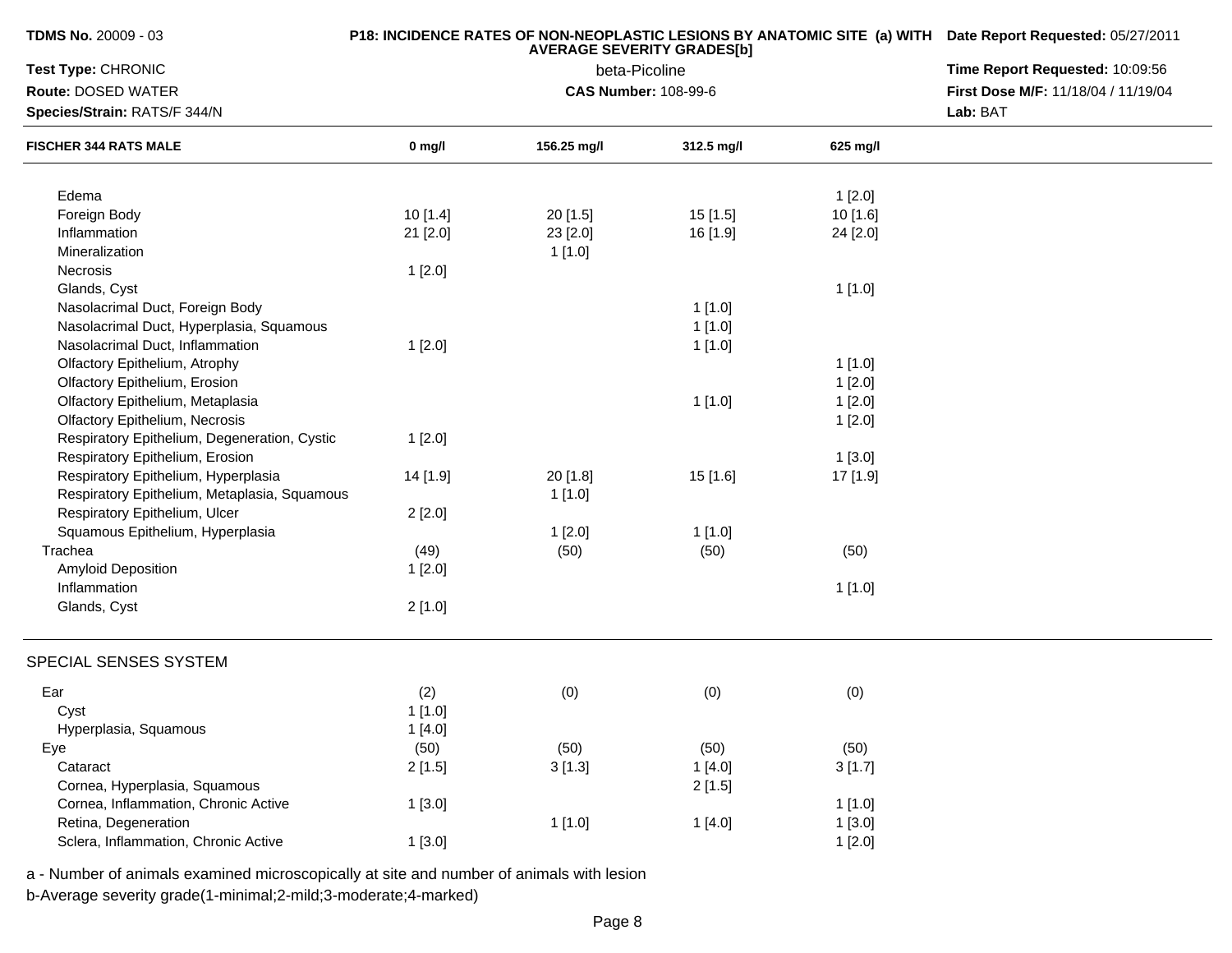| <b>TDMS No. 20009 - 03</b>                        |          | P18: INCIDENCE RATES OF NON-NEOPLASTIC LESIONS BY ANATOMIC SITE (a) WITH Date Report Requested: 05/27/2011 |                                 |          |                                     |
|---------------------------------------------------|----------|------------------------------------------------------------------------------------------------------------|---------------------------------|----------|-------------------------------------|
| Test Type: CHRONIC                                |          | beta-Picoline                                                                                              | Time Report Requested: 10:09:56 |          |                                     |
| <b>Route: DOSED WATER</b>                         |          |                                                                                                            | <b>CAS Number: 108-99-6</b>     |          | First Dose M/F: 11/18/04 / 11/19/04 |
| Species/Strain: RATS/F 344/N                      |          |                                                                                                            |                                 |          | Lab: BAT                            |
| <b>FISCHER 344 RATS MALE</b>                      | $0$ mg/l | 156.25 mg/l                                                                                                | 312.5 mg/l                      | 625 mg/l |                                     |
| <b>Harderian Gland</b>                            | (50)     | (50)                                                                                                       | (50)                            | (50)     |                                     |
| Hyperplasia                                       | 1[1.0]   |                                                                                                            | 2[1.5]                          |          |                                     |
| Zymbal's Gland                                    | (1)      | (0)                                                                                                        | (1)                             | (1)      |                                     |
| <b>URINARY SYSTEM</b>                             |          |                                                                                                            |                                 |          |                                     |
| Kidney                                            | (50)     | (50)                                                                                                       | (50)                            | (50)     |                                     |
| Accumulation, Hyaline Droplet                     |          |                                                                                                            |                                 | 1[4.0]   |                                     |
| <b>Dilatation</b>                                 |          | 1[1.0]                                                                                                     |                                 |          |                                     |
| Infarct, Acute                                    |          | 1[2.0]                                                                                                     | 1[3.0]                          | 1[1.0]   |                                     |
| Metaplasia, Osseous                               |          | 1[1.0]                                                                                                     |                                 |          |                                     |
| Nephropathy                                       | 48 [3.0] | 50 [3.3]                                                                                                   | 50 [3.2]                        | 50 [2.4] |                                     |
| Medulla, Renal Tubule, Necrosis                   |          | 1[2.0]                                                                                                     |                                 |          |                                     |
| Pelvis, Inflammation, Chronic Active              |          | 1[1.0]                                                                                                     | 2[2.5]                          |          |                                     |
| Renal Tubule, Hyperplasia                         |          | 1[2.0]                                                                                                     |                                 | 1[2.0]   |                                     |
| <b>Urinary Bladder</b>                            | (50)     | (50)                                                                                                       | (50)                            | (50)     |                                     |
| Hemorrhage                                        |          | 1[2.0]                                                                                                     |                                 |          |                                     |
| Infiltration Cellular, Mixed Cell, Chronic Active |          |                                                                                                            |                                 | 1[1.0]   |                                     |
| Inflammation, Suppurative                         |          | 1[4.0]                                                                                                     |                                 |          |                                     |
| Transitional Epithelium, Hyperplasia              |          | 1[2.0]                                                                                                     |                                 |          |                                     |
|                                                   |          |                                                                                                            |                                 |          |                                     |

\*\*\* END OF MALE \*\*\*

a - Number of animals examined microscopically at site and number of animals with lesion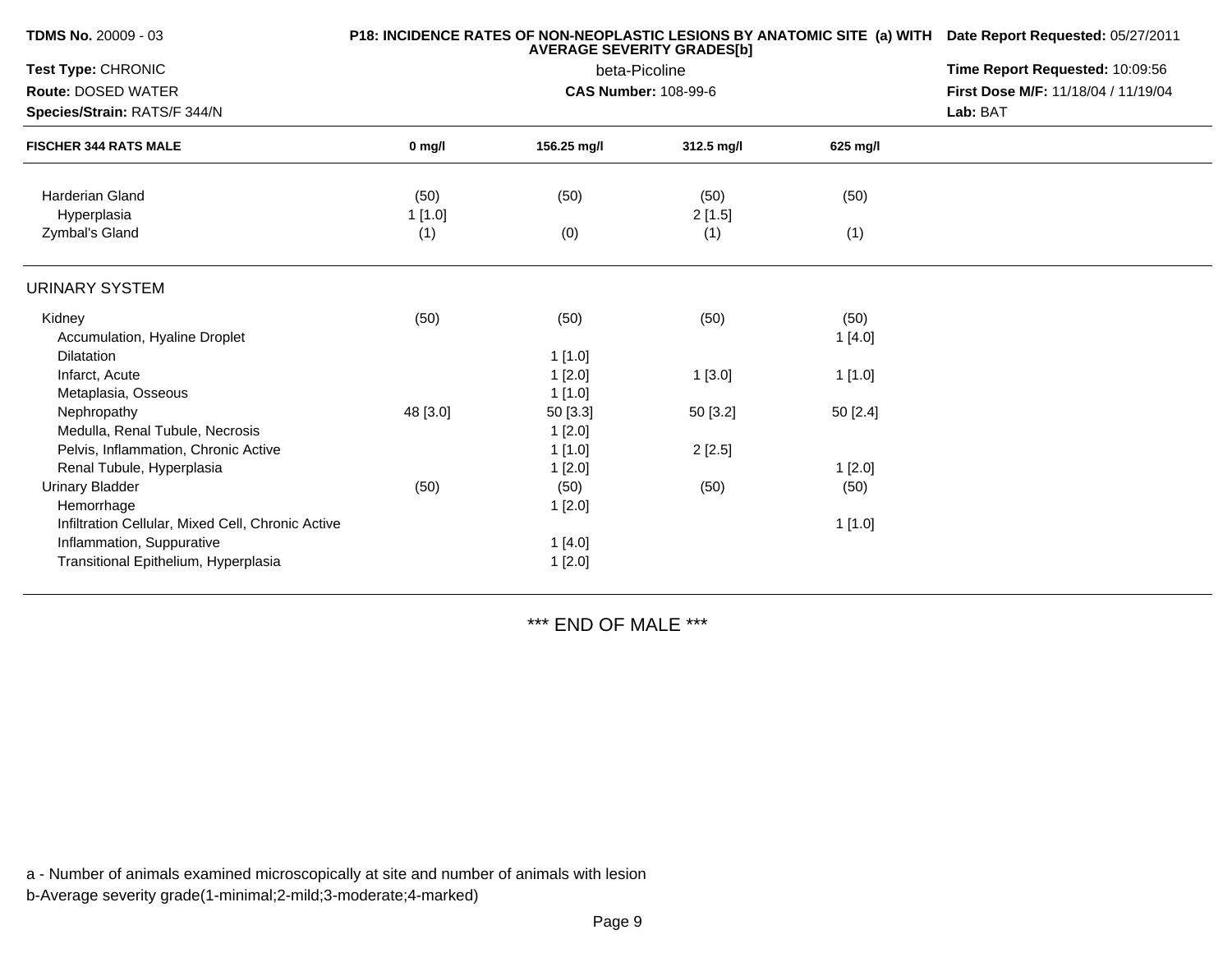| <b>TDMS No. 20009 - 03</b>              |          | P18: INCIDENCE RATES OF NON-NEOPLASTIC LESIONS BY ANATOMIC SITE (a) WITH Date Report Requested: 05/27/2011 |                                                    |          |                                     |  |
|-----------------------------------------|----------|------------------------------------------------------------------------------------------------------------|----------------------------------------------------|----------|-------------------------------------|--|
| Test Type: CHRONIC                      |          |                                                                                                            | <b>AVERAGE SEVERITY GRADES[b]</b><br>beta-Picoline |          | Time Report Requested: 10:09:56     |  |
| Route: DOSED WATER                      |          | <b>CAS Number: 108-99-6</b>                                                                                |                                                    |          | First Dose M/F: 11/18/04 / 11/19/04 |  |
| Species/Strain: RATS/F 344/N            |          |                                                                                                            |                                                    |          |                                     |  |
| <b>FISCHER 344 RATS FEMALE</b>          | $0$ mg/l | 156.25 mg/l                                                                                                | 312.5 mg/l                                         | 625 mg/l |                                     |  |
| <b>Disposition Summary</b>              |          |                                                                                                            |                                                    |          |                                     |  |
| <b>Animals Initially In Study</b>       | 50       | 50                                                                                                         | 50                                                 | 50       |                                     |  |
| <b>Early Deaths</b>                     |          |                                                                                                            |                                                    |          |                                     |  |
| <b>Moribund Sacrifice</b>               | 15       | 13                                                                                                         | 14                                                 | 15       |                                     |  |
| <b>Natural Death</b>                    | 5        | 5                                                                                                          | 3                                                  | 5        |                                     |  |
| <b>Survivors</b>                        |          |                                                                                                            |                                                    |          |                                     |  |
| <b>Natural Death</b>                    | 1        |                                                                                                            |                                                    |          |                                     |  |
| <b>Terminal Sacrifice</b>               | 29       | 32                                                                                                         | 33                                                 | 30       |                                     |  |
| <b>Animals Examined Microscopically</b> | 50       | 50                                                                                                         | 50                                                 | 50       |                                     |  |
| <b>ALIMENTARY SYSTEM</b>                |          |                                                                                                            |                                                    |          |                                     |  |
| Esophagus                               | (50)     | (50)                                                                                                       | (50)                                               | (50)     |                                     |  |
| Intestine Large, Cecum                  | (46)     | (45)                                                                                                       | (47)                                               | (45)     |                                     |  |
| Inflammation, Chronic Active            | 1[1.0]   |                                                                                                            |                                                    |          |                                     |  |
| Intestine Large, Colon                  | (47)     | (48)                                                                                                       | (50)                                               | (49)     |                                     |  |
| Inflammation, Chronic Active            |          | 1[1.0]                                                                                                     |                                                    |          |                                     |  |
| Parasite Metazoan                       | 3[1.3]   | 2[1.5]                                                                                                     | 2[1.0]                                             | 1[2.0]   |                                     |  |
| Intestine Large, Rectum                 | (47)     | (48)                                                                                                       | (50)                                               | (49)     |                                     |  |
| Inflammation, Chronic Active            |          | 1[1.0]                                                                                                     | 1[1.0]                                             |          |                                     |  |
| Parasite Metazoan                       | 3[2.0]   | 8[1.7]                                                                                                     | 1[2.0]                                             | 7[1.4]   |                                     |  |
| Intestine Small, Duodenum               | (50)     | (47)                                                                                                       | (50)                                               | (50)     |                                     |  |
| Intestine Small, Ileum                  | (47)     | (46)                                                                                                       | (49)                                               | (50)     |                                     |  |
| Inflammation, Chronic Active            | 1 [1.0]  | 1[2.0]                                                                                                     | 1[1.0]                                             |          |                                     |  |
| Parasite Metazoan                       |          |                                                                                                            |                                                    | 1[1.0]   |                                     |  |
| Intestine Small, Jejunum                | (48)     | (46)                                                                                                       | (47)                                               | (48)     |                                     |  |
| Inflammation, Chronic Active            | 1[1.0]   |                                                                                                            | 2[2.0]                                             | 1[2.0]   |                                     |  |
| Liver                                   | (50)     | (50)                                                                                                       | (50)                                               | (50)     |                                     |  |
| Angiectasis                             |          | 3[1.3]                                                                                                     | 1[1.0]                                             |          |                                     |  |
| Atypia Cellular                         |          |                                                                                                            | 1[2.0]                                             |          |                                     |  |
| <b>Basophilic Focus</b>                 | 37       | 41                                                                                                         | 46                                                 | 45       |                                     |  |
| Clear Cell Focus                        | 10       | 12                                                                                                         | 12                                                 | 10       |                                     |  |
| Congestion                              | 1[2.0]   | 1[1.0]                                                                                                     |                                                    | 1[1.0]   |                                     |  |
| Degeneration, Cystic                    | 1[2.0]   |                                                                                                            |                                                    |          |                                     |  |
| Eosinophilic Focus                      | 12       | 14                                                                                                         | 12                                                 | 13       |                                     |  |

b-Average severity grade(1-minimal;2-mild;3-moderate;4-marked)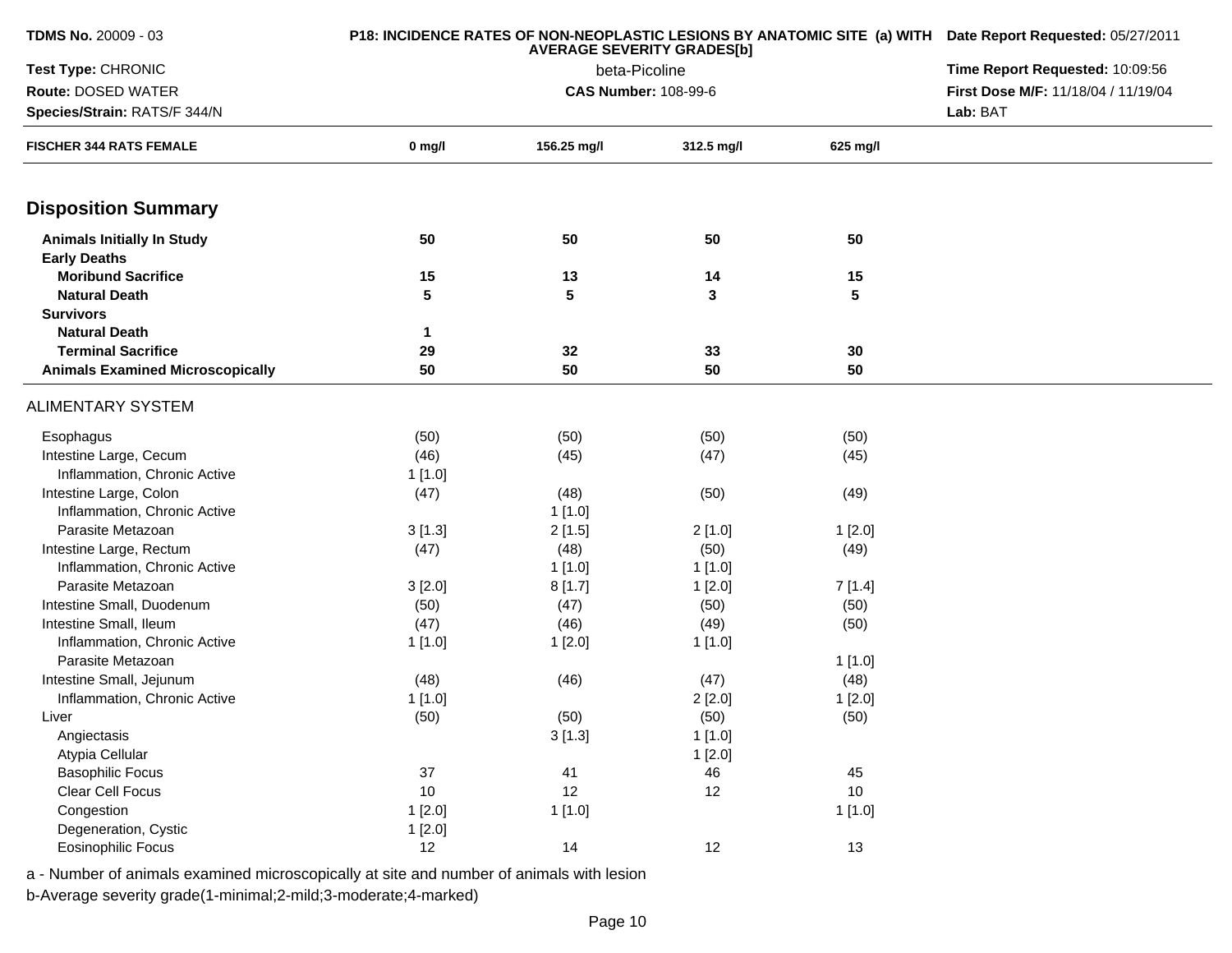| <b>TDMS No. 20009 - 03</b> |
|----------------------------|
|----------------------------|

## **P18: INCIDENCE RATES OF NON-NEOPLASTIC LESIONS BY ANATOMIC SITE (a) WITH AVERAGE SEVERITY GRADES[b] Date Report Requested:** 05/27/2011

| Test Type: CHRONIC                      |                | beta-Picoline               | Time Report Requested: 10:09:56 |              |                                                 |
|-----------------------------------------|----------------|-----------------------------|---------------------------------|--------------|-------------------------------------------------|
| Route: DOSED WATER                      |                | <b>CAS Number: 108-99-6</b> |                                 |              | First Dose M/F: 11/18/04 / 11/19/04<br>Lab: BAT |
| Species/Strain: RATS/F 344/N            |                |                             |                                 |              |                                                 |
| <b>FISCHER 344 RATS FEMALE</b>          | $0$ mg/l       | 156.25 mg/l                 | 312.5 mg/l                      | 625 mg/l     |                                                 |
| Fatty Change                            | 8[1.8]         | 7[1.6]                      | 8[1.4]                          | 11 [1.2]     |                                                 |
| Fatty Change, Focal                     | 2[3.5]         | 13 [2.3]                    | 7[2.3]                          | 8[2.4]       |                                                 |
| Hematopoietic Cell Proliferation        | 1[1.0]         |                             |                                 |              |                                                 |
| Hepatodiaphragmatic Nodule              | $\overline{2}$ | $\overline{7}$              | $\mathbf{3}$                    | $\mathbf{1}$ |                                                 |
| Inflammation, Chronic Active            | 2[1.5]         | 4[1.5]                      | 3[1.0]                          |              |                                                 |
| <b>Mixed Cell Focus</b>                 | $\mathbf{1}$   | $\overline{2}$              | $\mathbf{1}$                    | 3            |                                                 |
| Necrosis                                | 1[1.0]         |                             | 2[1.5]                          |              |                                                 |
| Regeneration                            | 1[2.0]         |                             |                                 |              |                                                 |
| Vacuolization Cytoplasmic               | 4[1.5]         | 1[2.0]                      | 2[2.0]                          |              |                                                 |
| Bile Duct, Hyperplasia                  | 10 [1.8]       | 2[2.0]                      | 9[1.4]                          | 7[1.7]       |                                                 |
| Serosa, Fibrosis                        |                |                             | 1[1.0]                          | 2[1.5]       |                                                 |
| Vein, Dilatation                        | 1[2.0]         |                             |                                 | 1[2.0]       |                                                 |
| Vein, Infiltration Cellular, Mixed Cell |                | 1[2.0]                      |                                 |              |                                                 |
|                                         |                |                             |                                 |              |                                                 |
| Mesentery<br>Fibrosis                   | (4)            | (7)                         | (7)                             | (8)          |                                                 |
| Fat, Necrosis                           |                |                             |                                 | 1[2.0]       |                                                 |
|                                         | 4[1.8]         | 6[1.7]                      | 6[1.2]                          | 7[1.1]       |                                                 |
| Oral Mucosa                             | (0)            | (0)                         | (1)                             | (2)          |                                                 |
| Gingival, Foreign Body                  |                |                             | 1[2.0]                          | 1[2.0]       |                                                 |
| Gingival, Inflammation, Chronic Active  |                |                             | 1[2.0]                          |              |                                                 |
| Pancreas                                | (50)           | (50)                        | (49)                            | (50)         |                                                 |
| Atrophy                                 |                |                             | 1[3.0]                          | 1[3.0]       |                                                 |
| <b>Basophilic Focus</b>                 | $\mathbf{1}$   |                             | $\overline{a}$                  |              |                                                 |
| Cyst                                    | 1[2.0]         | 2[1.5]                      |                                 |              |                                                 |
| <b>Infiltration Cellular</b>            | 2[2.0]         |                             |                                 | 1[1.0]       |                                                 |
| Salivary Glands                         | (50)           | (50)                        | (50)                            | (50)         |                                                 |
| Atrophy                                 |                | 1[2.0]                      | 1[2.0]                          |              |                                                 |
| Stomach, Forestomach                    | (50)           | (50)                        | (50)                            | (50)         |                                                 |
| Edema                                   |                |                             | 1[2.0]                          |              |                                                 |
| Fibrosis                                | 4[2.0]         | 1[2.0]                      | 4[2.0]                          | 1[3.0]       |                                                 |
| Hyperplasia, Basal Cell, Focal          |                |                             | 1[1.0]                          |              |                                                 |
| Hyperplasia, Squamous                   | 7[2.0]         | 5[2.2]                      | 6[1.8]                          | 7[2.0]       |                                                 |
| Inflammation                            | 1[1.0]         |                             | 1[2.0]                          |              |                                                 |
| Ulcer                                   | 1[2.0]         | 2[2.5]                      | 3[2.3]                          |              |                                                 |
| Stomach, Glandular                      | (50)           | (50)                        | (49)                            | (50)         |                                                 |
| Inflammation, Chronic Active            | 1[1.0]         | 1[1.0]                      | 1[2.0]                          | 1[1.0]       |                                                 |
| Mineralization                          |                |                             |                                 | 2[2.0]       |                                                 |

a - Number of animals examined microscopically at site and number of animals with lesion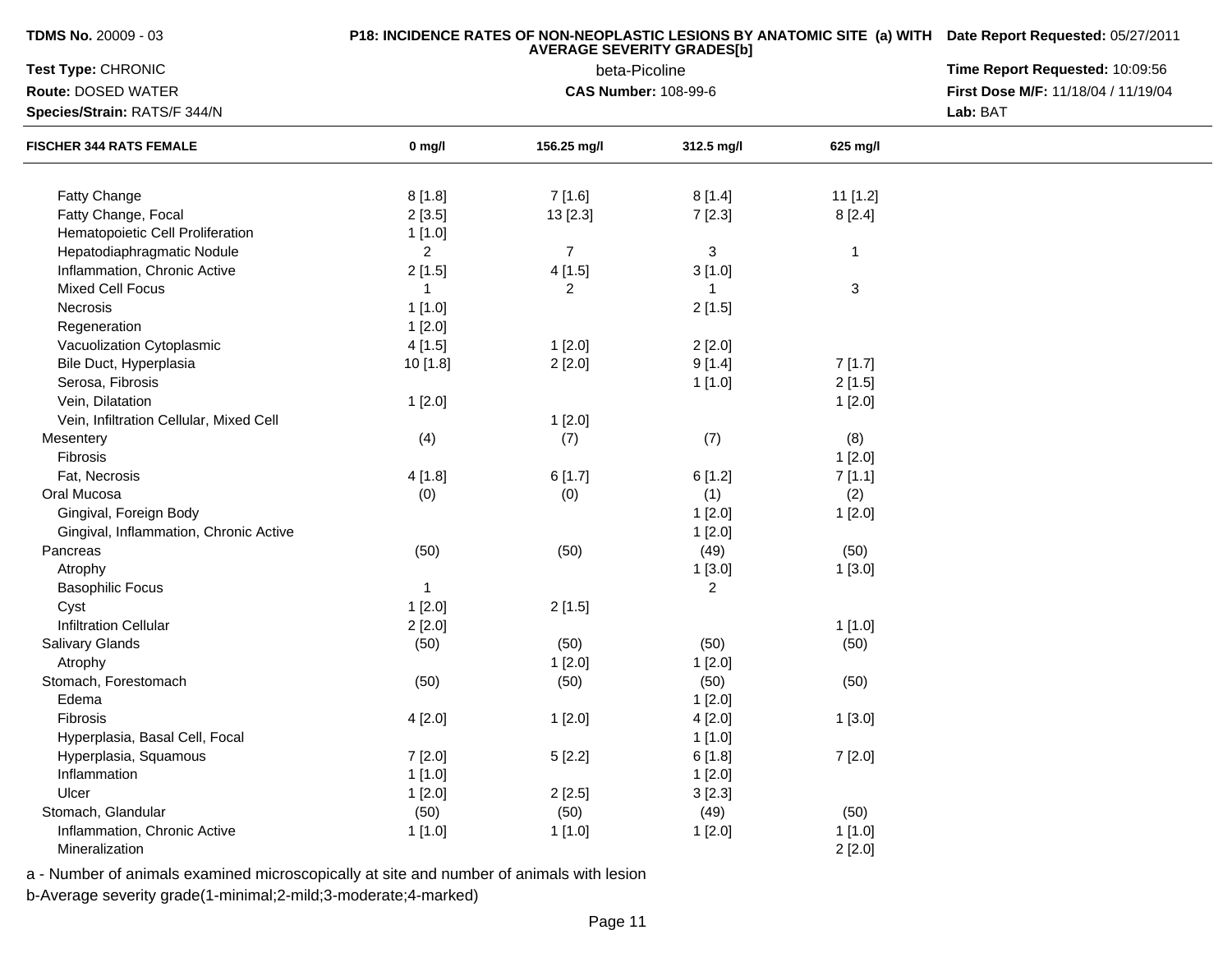| TDMS No. 20009 - 03                                                                      |          | P18: INCIDENCE RATES OF NON-NEOPLASTIC LESIONS BY ANATOMIC SITE (a) WITH Date Report Requested: 05/27/2011<br>Time Report Requested: 10:09:56 |            |          |                                     |
|------------------------------------------------------------------------------------------|----------|-----------------------------------------------------------------------------------------------------------------------------------------------|------------|----------|-------------------------------------|
| Test Type: CHRONIC                                                                       |          |                                                                                                                                               |            |          |                                     |
| Route: DOSED WATER                                                                       |          | beta-Picoline<br><b>CAS Number: 108-99-6</b>                                                                                                  |            |          | First Dose M/F: 11/18/04 / 11/19/04 |
| Species/Strain: RATS/F 344/N                                                             |          | Lab: BAT                                                                                                                                      |            |          |                                     |
| <b>FISCHER 344 RATS FEMALE</b>                                                           | $0$ mg/l | 156.25 mg/l                                                                                                                                   | 312.5 mg/l | 625 mg/l |                                     |
| Ulcer                                                                                    | 1[2.0]   |                                                                                                                                               |            |          |                                     |
| Tongue                                                                                   | (0)      | (0)                                                                                                                                           | (0)        | (1)      |                                     |
| CARDIOVASCULAR SYSTEM                                                                    |          |                                                                                                                                               |            |          |                                     |
| <b>Blood Vessel</b>                                                                      | (50)     | (50)                                                                                                                                          | (50)       | (50)     |                                     |
| Aorta, Mineralization                                                                    |          |                                                                                                                                               |            | 1[2.0]   |                                     |
| Heart                                                                                    | (50)     | (50)                                                                                                                                          | (50)       | (50)     |                                     |
| Cardiomyopathy                                                                           | 48 [2.3] | 50 [2.5]                                                                                                                                      | 50 [2.6]   | 49 [2.6] |                                     |
| Mineralization                                                                           |          |                                                                                                                                               |            | 2[4.0]   |                                     |
| Artery, Infiltration Cellular, Mononuclear Cell                                          | 1[2.0]   |                                                                                                                                               |            |          |                                     |
| Atrium, Thrombosis                                                                       | 1[2.0]   | 1[2.0]                                                                                                                                        |            |          |                                     |
| Endocardium, Hyperplasia                                                                 |          |                                                                                                                                               | 1[3.0]     |          |                                     |
| <b>ENDOCRINE SYSTEM</b>                                                                  |          |                                                                                                                                               |            |          |                                     |
| <b>Adrenal Cortex</b>                                                                    | (50)     | (50)                                                                                                                                          | (50)       | (50)     |                                     |
| <b>Accessory Adrenal Cortical Nodule</b>                                                 | 1[1.0]   | 1 [1.0]                                                                                                                                       |            | 1[1.0]   |                                     |
| Amyloid Deposition                                                                       |          | 1[2.0]                                                                                                                                        |            |          |                                     |
| Hyperplasia                                                                              | 26 [1.7] | 25 [1.4]                                                                                                                                      | 34 [1.4]   | 22 [1.5] |                                     |
| Necrosis                                                                                 | 2[2.0]   | 1 [1.0]                                                                                                                                       | 1[2.0]     | 1[2.0]   |                                     |
| Vacuolization Cytoplasmic                                                                | 2[2.0]   | 1[2.0]                                                                                                                                        | 1[3.0]     | 1[2.0]   |                                     |
| Adrenal Medulla                                                                          | (50)     | (50)                                                                                                                                          | (50)       | (50)     |                                     |
| Hyperplasia                                                                              | 5[1.0]   | 3[1.0]                                                                                                                                        | 1[1.0]     | 3[1.0]   |                                     |
| Islets, Pancreatic                                                                       | (50)     | (49)                                                                                                                                          | (50)       | (50)     |                                     |
| Hyperplasia                                                                              |          |                                                                                                                                               |            | 1[1.0]   |                                     |
| Parathyroid Gland                                                                        | (47)     | (49)                                                                                                                                          | (48)       | (48)     |                                     |
| Hyperplasia                                                                              |          |                                                                                                                                               |            | 1 [1.0]  |                                     |
| <b>Pituitary Gland</b>                                                                   | (50)     | (49)                                                                                                                                          | (49)       | (50)     |                                     |
| Angiectasis                                                                              |          | 1[2.0]                                                                                                                                        |            |          |                                     |
| Cyst                                                                                     |          |                                                                                                                                               | 1[1.0]     |          |                                     |
| Pars Distalis, Cyst                                                                      | -1       | $\mathbf{1}$                                                                                                                                  |            | -1       |                                     |
| Pars Distalis, Hyperplasia                                                               | 19 [2.3] | 19 [1.6]                                                                                                                                      | 20 [1.8]   | 20 [2.0] |                                     |
| Pars Intermedia, Hyperplasia                                                             | 1[1.0]   |                                                                                                                                               |            |          |                                     |
| <b>Thyroid Gland</b>                                                                     | (50)     | (48)                                                                                                                                          | (50)       | (50)     |                                     |
| a - Number of animals examined microscopically at site and number of animals with lesion |          |                                                                                                                                               |            |          |                                     |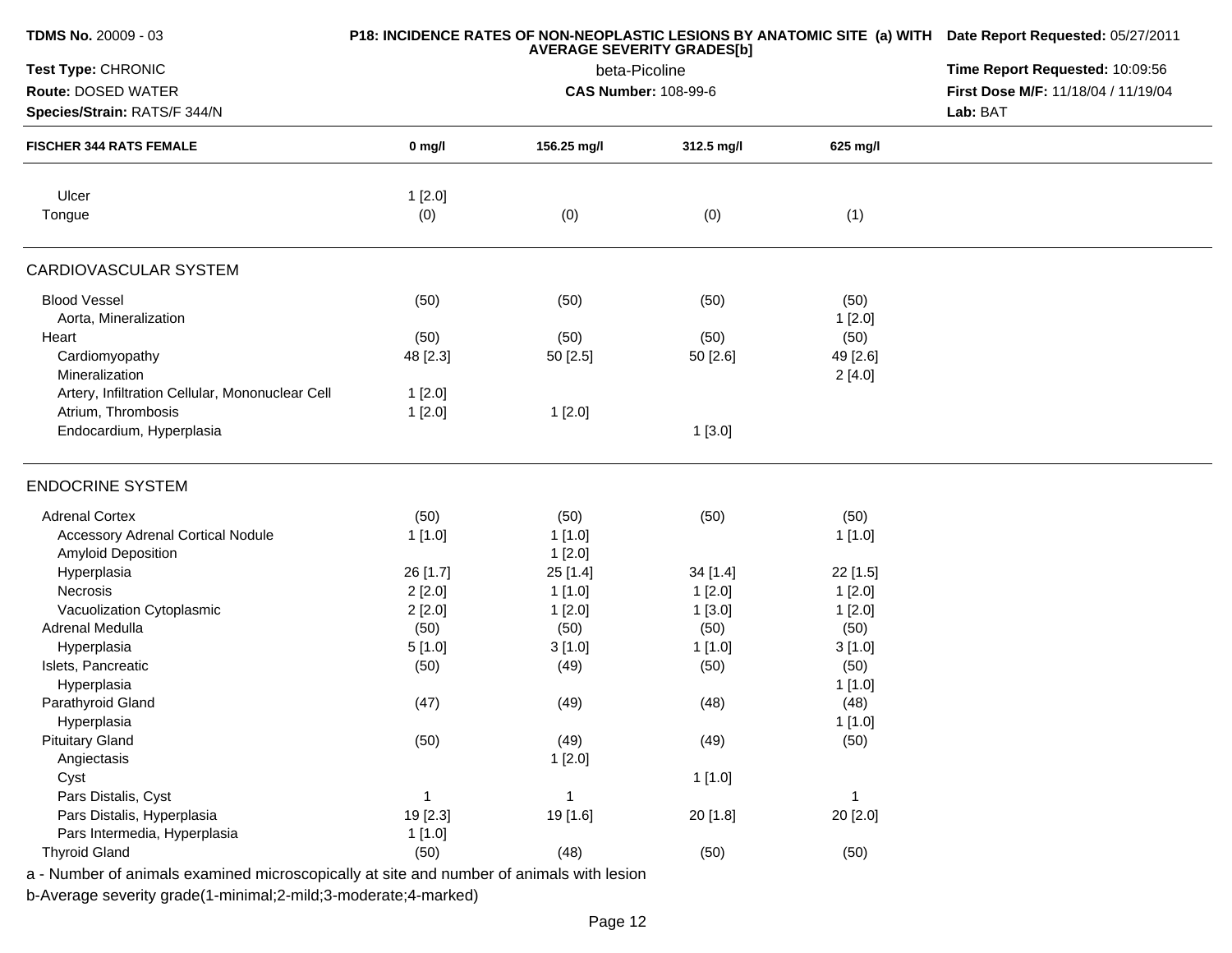| TDMS No. 20009 - 03                                |          | P18: INCIDENCE RATES OF NON-NEOPLASTIC LESIONS BY ANATOMIC SITE (a) WITH Date Report Requested: 05/27/2011<br>Time Report Requested: 10:09:56<br>First Dose M/F: 11/18/04 / 11/19/04<br>Lab: BAT |            |          |  |
|----------------------------------------------------|----------|--------------------------------------------------------------------------------------------------------------------------------------------------------------------------------------------------|------------|----------|--|
| Test Type: CHRONIC                                 |          |                                                                                                                                                                                                  |            |          |  |
| Route: DOSED WATER<br>Species/Strain: RATS/F 344/N |          |                                                                                                                                                                                                  |            |          |  |
|                                                    |          |                                                                                                                                                                                                  |            |          |  |
| <b>FISCHER 344 RATS FEMALE</b>                     | $0$ mg/l | 156.25 mg/l                                                                                                                                                                                      | 312.5 mg/l | 625 mg/l |  |
| Mineralization                                     |          |                                                                                                                                                                                                  |            | 1[2.0]   |  |
| C-cell, Hyperplasia                                | 8[1.5]   | 6[1.5]                                                                                                                                                                                           | 5[2.4]     | 7 [1.6]  |  |
| Follicle, Cyst                                     |          | 1[1.0]                                                                                                                                                                                           | 1[1.0]     |          |  |
| <b>GENERAL BODY SYSTEM</b>                         |          |                                                                                                                                                                                                  |            |          |  |
| Peritoneum                                         | (0)      | (1)                                                                                                                                                                                              | (0)        | (0)      |  |
| <b>GENITAL SYSTEM</b>                              |          |                                                                                                                                                                                                  |            |          |  |
| <b>Clitoral Gland</b>                              | (50)     | (50)                                                                                                                                                                                             | (50)       | (50)     |  |
| Cyst                                               | 1[2.0]   | 1[3.0]                                                                                                                                                                                           | 2[2.0]     | 1[3.0]   |  |
| Fibrosis                                           | 1[2.0]   |                                                                                                                                                                                                  | 1[2.0]     | 1[2.0]   |  |
| Hyperplasia                                        | 2[2.0]   | 4[2.3]                                                                                                                                                                                           | 3[2.7]     | 4[2.8]   |  |
| Inflammation                                       | 9[2.0]   | 5[2.8]                                                                                                                                                                                           | 6[1.8]     | 6[2.2]   |  |
| Duct, Dilatation                                   |          | 1[4.0]                                                                                                                                                                                           |            |          |  |
| Ovary                                              | (50)     | (50)                                                                                                                                                                                             | (50)       | (50)     |  |
| Atrophy                                            |          | 1[3.0]                                                                                                                                                                                           |            | 1[3.0]   |  |
| Cyst                                               | 4[1.5]   | 3[2.0]                                                                                                                                                                                           |            | 3[1.3]   |  |
| Uterus                                             | (50)     | (50)                                                                                                                                                                                             | (50)       | (50)     |  |
| Hemorrhage                                         |          | 1[2.0]                                                                                                                                                                                           |            |          |  |
| Inflammation, Suppurative                          |          | 1[4.0]                                                                                                                                                                                           |            |          |  |
| Cervix, Cyst                                       | 4[2.8]   | 2[3.0]                                                                                                                                                                                           | 3[2.7]     | 3[2.7]   |  |
| Endometrium, Hyperplasia, Cystic                   | 1[3.0]   | 8[1.1]                                                                                                                                                                                           | 7[1.6]     | 8[2.0]   |  |
| Vagina                                             | (1)      | (1)                                                                                                                                                                                              | (0)        | (2)      |  |
| <b>HEMATOPOIETIC SYSTEM</b>                        |          |                                                                                                                                                                                                  |            |          |  |
| <b>Bone Marrow</b>                                 | (50)     | (50)                                                                                                                                                                                             | (50)       | (50)     |  |
| Fibrosis                                           |          | 1[3.0]                                                                                                                                                                                           |            |          |  |
| Lymph Node                                         | (5)      | (7)                                                                                                                                                                                              | (5)        | (2)      |  |
| Deep Cervical, Ectasia                             |          |                                                                                                                                                                                                  | 1[3.0]     |          |  |
| Deep Cervical, Hemorrhage                          |          | 1[3.0]                                                                                                                                                                                           |            |          |  |
| Deep Cervical, Infiltration Cellular, Histiocyte   |          |                                                                                                                                                                                                  | 1[2.0]     |          |  |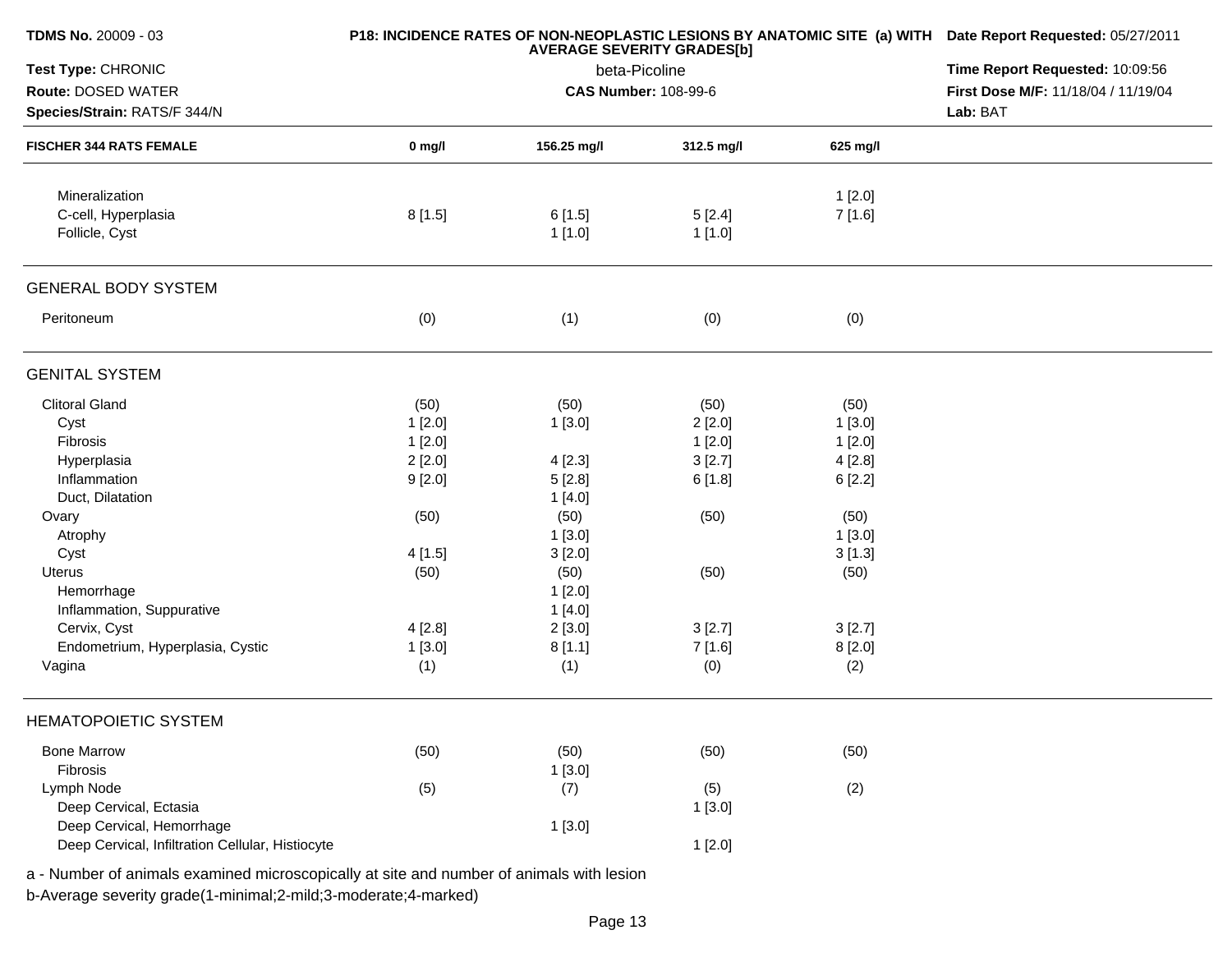| <b>TDMS No. 20009 - 03</b>                     |            | P18: INCIDENCE RATES OF NON-NEOPLASTIC LESIONS BY ANATOMIC SITE (a) WITH Date Report Requested: 05/27/2011<br>Time Report Requested: 10:09:56 |                                              |          |                                     |
|------------------------------------------------|------------|-----------------------------------------------------------------------------------------------------------------------------------------------|----------------------------------------------|----------|-------------------------------------|
| Test Type: CHRONIC                             |            |                                                                                                                                               |                                              |          |                                     |
| <b>Route: DOSED WATER</b>                      |            |                                                                                                                                               | beta-Picoline<br><b>CAS Number: 108-99-6</b> |          | First Dose M/F: 11/18/04 / 11/19/04 |
| Species/Strain: RATS/F 344/N                   |            |                                                                                                                                               |                                              |          | Lab: BAT                            |
| <b>FISCHER 344 RATS FEMALE</b>                 | $0$ mg/l   | 156.25 mg/l                                                                                                                                   | 312.5 mg/l                                   | 625 mg/l |                                     |
| Mediastinal, Ectasia                           |            | 1[2.0]                                                                                                                                        |                                              |          |                                     |
| Mediastinal, Hemorrhage                        |            | 1[1.0]                                                                                                                                        |                                              | 1[2.0]   |                                     |
| Mediastinal, Hyperplasia                       |            | 1[2.0]                                                                                                                                        |                                              |          |                                     |
| Mediastinal, Infiltration Cellular, Histiocyte |            |                                                                                                                                               |                                              | 1[2.0]   |                                     |
| Mediastinal, Infiltration Cellular, Mixed Cell |            |                                                                                                                                               | 1[2.0]                                       |          |                                     |
| Pancreatic, Ectasia                            | 1[3.0]     |                                                                                                                                               |                                              |          |                                     |
| Lymph Node, Mesenteric                         | (50)       | (50)                                                                                                                                          | (50)                                         | (50)     |                                     |
| Ectasia                                        |            |                                                                                                                                               | 1[2.0]                                       |          |                                     |
| Infiltration Cellular, Mast Cell               |            |                                                                                                                                               | 1[1.0]                                       |          |                                     |
| Infiltration Cellular, Mononuclear Cell        |            |                                                                                                                                               | 1[2.0]                                       |          |                                     |
| Infiltration Cellular, Plasma Cell             |            |                                                                                                                                               |                                              | 1[2.0]   |                                     |
| Spleen                                         | (50)       | (50)                                                                                                                                          | (50)                                         | (50)     |                                     |
| Angiectasis                                    |            |                                                                                                                                               | 1[2.0]                                       |          |                                     |
| Atrophy                                        |            |                                                                                                                                               | 1[2.0]                                       | 2[3.0]   |                                     |
| Degeneration, Cystic, Focal                    |            |                                                                                                                                               | 1[1.0]                                       |          |                                     |
| Hyperplasia, Lymphoid                          | 4[3.8]     | 2[2.0]                                                                                                                                        | 1[3.0]                                       |          |                                     |
| Necrosis                                       |            | 1[2.0]                                                                                                                                        |                                              | 1[2.0]   |                                     |
| Thymus                                         | (49)       | (50)                                                                                                                                          | (50)                                         | (47)     |                                     |
| Cyst                                           | 1[2.0]     |                                                                                                                                               |                                              | 1[2.0]   |                                     |
| Fibrosis                                       |            |                                                                                                                                               |                                              | 1[2.0]   |                                     |
| Hyperplasia, Lymphoid                          | 1[4.0]     |                                                                                                                                               |                                              |          |                                     |
| Inflammation, Suppurative                      |            |                                                                                                                                               |                                              | 1[3.0]   |                                     |
| <b>INTEGUMENTARY SYSTEM</b>                    |            |                                                                                                                                               |                                              |          |                                     |
| Mammary Gland                                  | (50)       | (50)                                                                                                                                          | (50)                                         | (50)     |                                     |
| Galactocele                                    | $12$ [1.8] | 8[1.9]                                                                                                                                        | 3[1.3]                                       | 4 [1.8]  |                                     |
| Hyperplasia                                    | 4 [1.3]    | 4[1.5]                                                                                                                                        | 6[1.8]                                       | 4[2.0]   |                                     |
| Inflammation                                   | 1[1.0]     |                                                                                                                                               |                                              |          |                                     |
| Skin                                           | (50)       | (50)                                                                                                                                          | (50)                                         | (50)     |                                     |
| Fibrosis                                       | 1[1.0]     |                                                                                                                                               | 1[3.0]                                       |          |                                     |
| Hyperplasia, Squamous                          |            |                                                                                                                                               | 1[1.0]                                       |          |                                     |
| Inflammation, Chronic Active                   |            | 1[1.0]                                                                                                                                        |                                              |          |                                     |
| Ulcer                                          |            | 2[2.5]                                                                                                                                        | 2[3.5]                                       | 1[2.0]   |                                     |
| Lip, Inflammation, Suppurative                 |            |                                                                                                                                               |                                              | 1[1.0]   |                                     |

b-Average severity grade(1-minimal;2-mild;3-moderate;4-marked)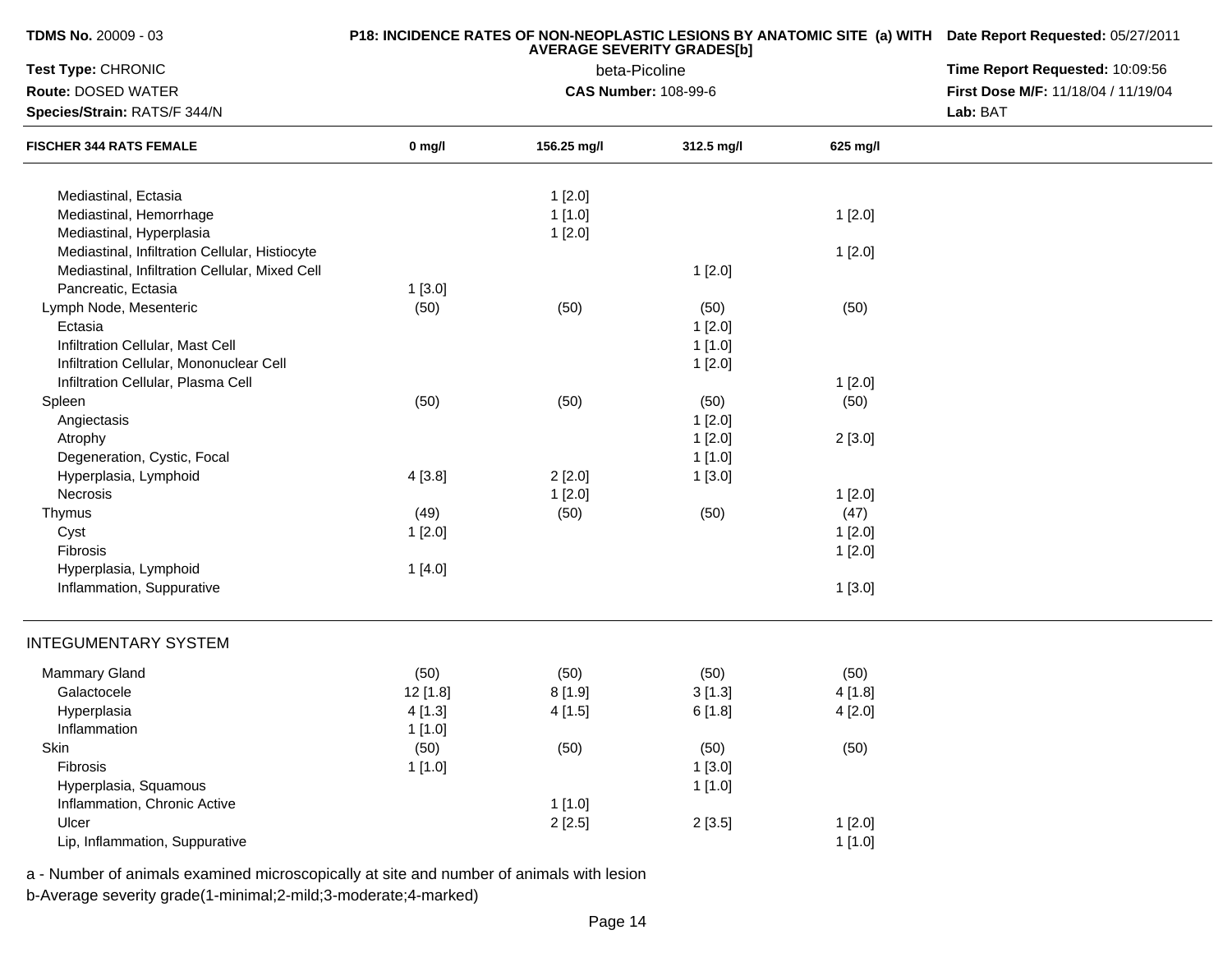| <b>TDMS No. 20009 - 03</b>                                                           |          | P18: INCIDENCE RATES OF NON-NEOPLASTIC LESIONS BY ANATOMIC SITE (a) WITH Date Report Requested: 05/27/2011<br>Time Report Requested: 10:09:56 |                                                 |          |  |
|--------------------------------------------------------------------------------------|----------|-----------------------------------------------------------------------------------------------------------------------------------------------|-------------------------------------------------|----------|--|
| Test Type: CHRONIC                                                                   |          |                                                                                                                                               |                                                 |          |  |
| Route: DOSED WATER<br>Species/Strain: RATS/F 344/N<br><b>FISCHER 344 RATS FEMALE</b> |          | <b>CAS Number: 108-99-6</b>                                                                                                                   | First Dose M/F: 11/18/04 / 11/19/04<br>Lab: BAT |          |  |
|                                                                                      | $0$ mg/l | 156.25 mg/l                                                                                                                                   | 312.5 mg/l                                      | 625 mg/l |  |
|                                                                                      |          |                                                                                                                                               |                                                 |          |  |
| MUSCULOSKELETAL SYSTEM                                                               |          |                                                                                                                                               |                                                 |          |  |
| Bone                                                                                 | (50)     | (50)                                                                                                                                          | (50)                                            | (50)     |  |
| Cyst                                                                                 |          |                                                                                                                                               |                                                 | 1[3.0]   |  |
| Hyperostosis                                                                         | 1[3.0]   |                                                                                                                                               |                                                 |          |  |
| Inflammation, Chronic Active<br><b>Skeletal Muscle</b>                               | 1[3.0]   | (1)                                                                                                                                           | (0)                                             | 1[3.0]   |  |
|                                                                                      | (0)      |                                                                                                                                               |                                                 | (0)      |  |
| NERVOUS SYSTEM                                                                       |          |                                                                                                                                               |                                                 |          |  |
| <b>Brain</b>                                                                         | (50)     | (50)                                                                                                                                          | (50)                                            | (50)     |  |
| Compression                                                                          | 13 [2.3] | 7[1.7]                                                                                                                                        | 7 [1.9]                                         | 9[2.9]   |  |
| Hemorrhage                                                                           |          | 2[2.5]                                                                                                                                        |                                                 | 1[3.0]   |  |
| Inflammation, Chronic Active                                                         |          | 1[3.0]                                                                                                                                        |                                                 |          |  |
| <b>RESPIRATORY SYSTEM</b>                                                            |          |                                                                                                                                               |                                                 |          |  |
| Lung                                                                                 | (50)     | (50)                                                                                                                                          | (50)                                            | (50)     |  |
| Fibrosis                                                                             |          |                                                                                                                                               |                                                 | 1[2.0]   |  |
| Foreign Body                                                                         | 1[1.0]   |                                                                                                                                               |                                                 |          |  |
| Inflammation, Suppurative                                                            |          |                                                                                                                                               | 1[1.0]                                          |          |  |
| Inflammation, Granulomatous                                                          | 1[1.0]   |                                                                                                                                               | 1[2.0]                                          |          |  |
| Inflammation, Chronic Active                                                         | 1[3.0]   |                                                                                                                                               |                                                 |          |  |
| Metaplasia, Squamous                                                                 | 1[2.0]   |                                                                                                                                               |                                                 |          |  |
| Pigmentation                                                                         | 1[2.0]   |                                                                                                                                               |                                                 |          |  |
| Thrombosis<br>Alveolar Epithelium, Hyperplasia                                       |          |                                                                                                                                               |                                                 | 1[2.0]   |  |
| Alveolar Epithelium, Metaplasia, Squamous                                            | 7[1.3]   | 14 [1.5]                                                                                                                                      | 14 [2.1]                                        | 11 [1.2] |  |
| Bronchiole, Inflammation, Suppurative                                                |          | 3[1.3]                                                                                                                                        | 1[2.0]<br>1[1.0]                                | 1[1.0]   |  |
| Bronchiole, Inflammation, Chronic Active                                             |          |                                                                                                                                               | 2[1.0]                                          |          |  |
| Serosa, Fibrosis                                                                     |          | 1[1.0]                                                                                                                                        |                                                 | 2[1.5]   |  |
| Serosa, Inflammation, Granulomatous                                                  |          |                                                                                                                                               | 1[1.0]                                          |          |  |
| Nose                                                                                 | (50)     | (50)                                                                                                                                          | (50)                                            | (50)     |  |
|                                                                                      |          |                                                                                                                                               |                                                 |          |  |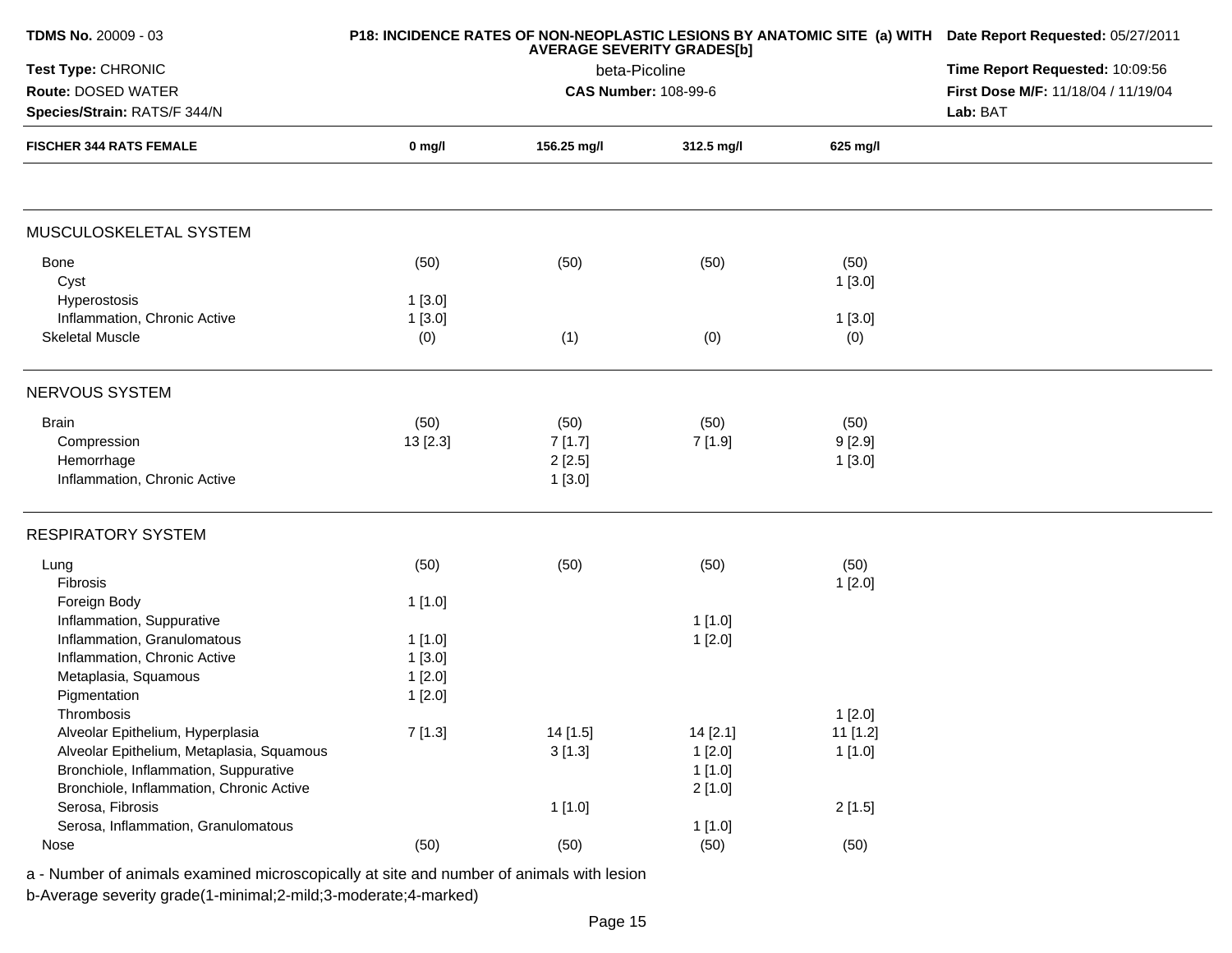| <b>TDMS No.</b> 20009 - 03 |  |
|----------------------------|--|
|----------------------------|--|

## **P18: INCIDENCE RATES OF NON-NEOPLASTIC LESIONS BY ANATOMIC SITE (a) WITH AVERAGE SEVERITY GRADES[b] Date Report Requested:** 05/27/2011

| Test Type: CHRONIC                                                                       |          | beta-Picoline               | Time Report Requested: 10:09:56<br>First Dose M/F: 11/18/04 / 11/19/04 |          |          |
|------------------------------------------------------------------------------------------|----------|-----------------------------|------------------------------------------------------------------------|----------|----------|
| Route: DOSED WATER                                                                       |          | <b>CAS Number: 108-99-6</b> |                                                                        |          |          |
| Species/Strain: RATS/F 344/N                                                             |          |                             |                                                                        |          | Lab: BAT |
| <b>FISCHER 344 RATS FEMALE</b>                                                           | $0$ mg/l | 156.25 mg/l                 | 312.5 mg/l                                                             | 625 mg/l |          |
| Foreign Body                                                                             | 2[1.0]   | 3[1.7]                      | 3[2.3]                                                                 | 2[1.5]   |          |
| Inflammation                                                                             | 3[1.0]   | 5[1.4]                      | 4[2.0]                                                                 | 3[1.7]   |          |
| Glands, Hyperplasia                                                                      |          | 1[1.0]                      |                                                                        |          |          |
| Nasolacrimal Duct, Foreign Body                                                          | 1[1.0]   |                             |                                                                        |          |          |
| Nasolacrimal Duct, Inflammation                                                          | 2[1.0]   |                             |                                                                        |          |          |
| Olfactory Epithelium, Atrophy                                                            |          | 1[1.0]                      |                                                                        |          |          |
| Olfactory Epithelium, Metaplasia                                                         |          | 1[2.0]                      |                                                                        |          |          |
| Respiratory Epithelium, Hyperplasia                                                      | 3[1.7]   | 1[1.0]                      | 1[2.0]                                                                 | 2[1.5]   |          |
| Turbinate, Cyst                                                                          |          |                             |                                                                        | 2[2.5]   |          |
| Trachea                                                                                  | (50)     |                             |                                                                        |          |          |
| Infiltration Cellular, Mixed Cell                                                        |          | (50)<br>1[1.0]              | (50)                                                                   | (50)     |          |
|                                                                                          |          |                             |                                                                        |          |          |
| SPECIAL SENSES SYSTEM                                                                    |          |                             |                                                                        |          |          |
| Eye                                                                                      | (50)     | (48)                        | (48)                                                                   | (50)     |          |
| Atrophy                                                                                  | 1[3.0]   |                             |                                                                        |          |          |
| Cataract                                                                                 | 8[2.3]   | 13 [2.2]                    | 14 [2.1]                                                               | 10[2.1]  |          |
| Anterior Chamber, Inflammation, Suppurative                                              |          | 1[2.0]                      |                                                                        | 1[2.0]   |          |
| Cornea, Edema                                                                            |          |                             | 1[1.0]                                                                 |          |          |
| Cornea, Hyperplasia                                                                      |          | 1[1.0]                      |                                                                        |          |          |
| Cornea, Inflammation, Chronic Active                                                     | 2[2.5]   |                             | 1[4.0]                                                                 |          |          |
| Retina, Degeneration                                                                     | 1[4.0]   | 2[3.5]                      | 4[3.5]                                                                 | 3[2.7]   |          |
| Harderian Gland                                                                          | (50)     | (50)                        | (50)                                                                   | (50)     |          |
| Hyperplasia                                                                              |          |                             | 2[1.0]                                                                 | 1[1.0]   |          |
| Inflammation, Granulomatous                                                              | 1[1.0]   |                             |                                                                        |          |          |
| Inflammation, Chronic Active                                                             | 2[2.0]   | 1[2.0]                      |                                                                        |          |          |
| Zymbal's Gland                                                                           | (0)      | (0)                         | (2)                                                                    | (1)      |          |
| <b>URINARY SYSTEM</b>                                                                    |          |                             |                                                                        |          |          |
| Kidney                                                                                   | (49)     | (50)                        | (50)                                                                   | (50)     |          |
| Cyst                                                                                     |          |                             | 2[1.5]                                                                 |          |          |
| Degeneration, Fatty                                                                      | 1[2.0]   |                             |                                                                        |          |          |
| Dilatation                                                                               |          |                             |                                                                        | 1[1.0]   |          |
| Fibrosis                                                                                 | 8[2.1]   | 7 [2.9]                     | 8[3.8]                                                                 | 10[3.1]  |          |
| a - Number of animals examined microscopically at site and number of animals with lesion |          |                             |                                                                        |          |          |